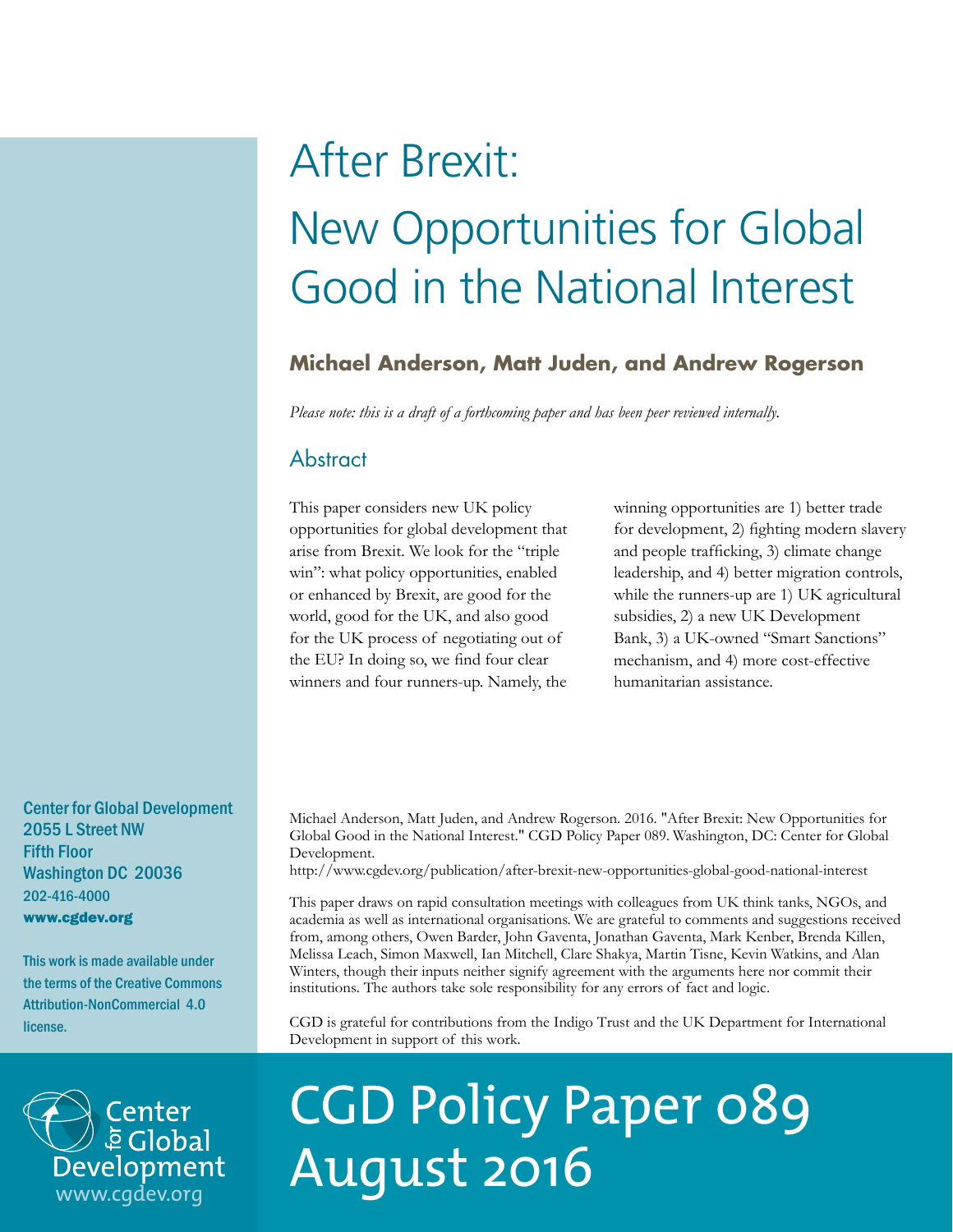# **Table of Contents**

| Step up global leadership on fighting modern slavery, including people |  |
|------------------------------------------------------------------------|--|
| Climate change: the drive for carbon pricing beyond Europe11           |  |
|                                                                        |  |
|                                                                        |  |
|                                                                        |  |
|                                                                        |  |
| Develop a UK-owned "smart sanctions" mechanism, which also blocks      |  |
| Lead the world in cost-effective humanitarian assistance17             |  |
|                                                                        |  |
|                                                                        |  |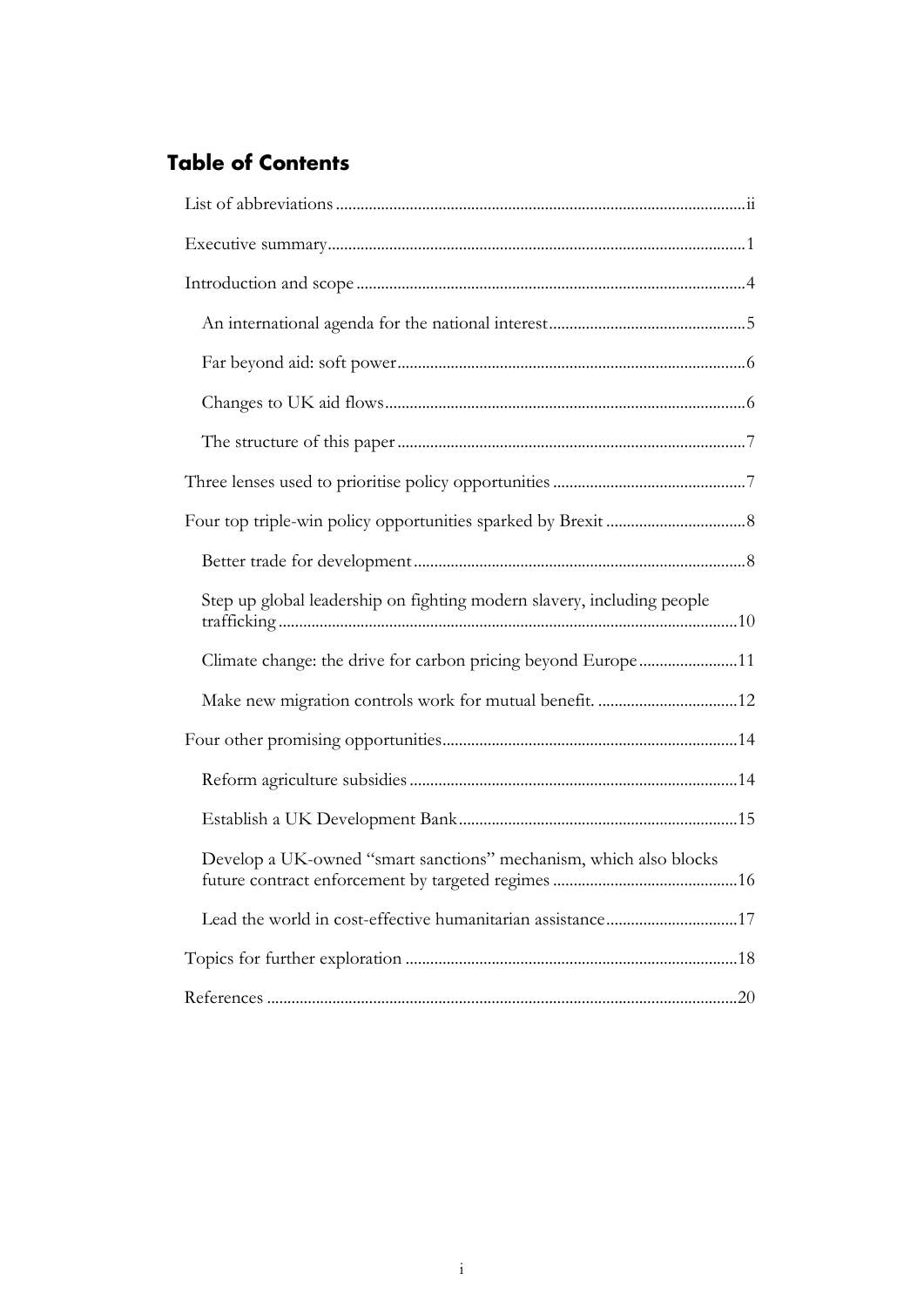# <span id="page-2-0"></span>**List of abbreviations**

| <b>AGOA</b>  | African Growth and Opportunity Act (US)                              |
|--------------|----------------------------------------------------------------------|
| CAP          | Common Agricultural Policy                                           |
| <b>CDC</b>   | CDC Group (formerly Commonwealth Development Corporation) (UK)       |
| <b>DEVCO</b> | EU Directorate-General for International Cooperation and Development |
| DexEU        | Department for Exiting the European Union (UK)                       |
| <b>DFID</b>  | Department for International Development (UK)                        |
| DIT          | Department for International Trade (UK)                              |
| EBA          | Everything But Arms                                                  |
| <b>ECHO</b>  | European Civil Protection and Humanitarian Aid Operations            |
| EIB          | European Investment Bank                                             |
| EPA          | Economic Partnership Agreement                                       |
| <b>EPUE</b>  | European Patent with Unitary Effect                                  |
| <b>ETS</b>   | <b>Emissions Trading System</b>                                      |
| <b>FTA</b>   | free trade area                                                      |
| <b>GSP</b>   | Generalized System of Preferences                                    |
| <b>LDC</b>   | least developed countries                                            |
| <b>NGO</b>   | nongovernmental organisation                                         |
| <b>ODA</b>   | official development assistance                                      |
| OECD         | Organisation for Economic Co-operation and Development               |
| <b>SME</b>   | small and medium-sized enterprises                                   |
| <b>WTO</b>   | World Trade Organisation                                             |
|              |                                                                      |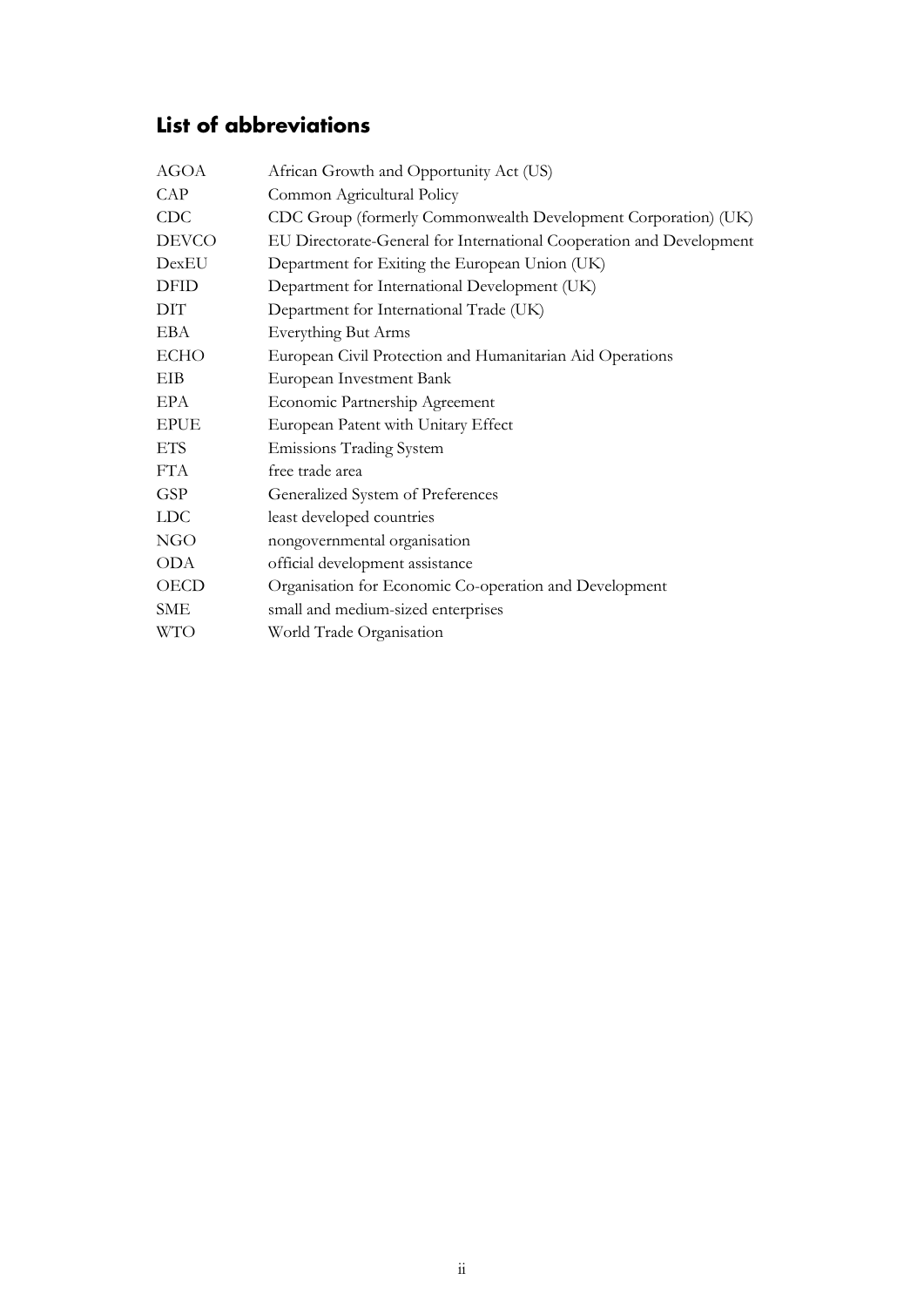# <span id="page-3-0"></span>**Executive summary**

This paper considers new UK policy opportunities for global development that arise from Brexit. Which initiatives could promote the wider good while serving the enlightened UK national interest? How can the UK preserve and enhance its global reputation, within the political space and tactical considerations that Brexit negotiations may demand?

This national interest has no choice but to address the forces that create poverty and vulnerability at home and abroad. The UK is affected by international dynamics including climate change, conflict, migration, corruption, and pandemic disease—which cannot be addressed through domestic action alone. Inequality at home is in part an outcome of those dynamics. Fighting injustice globally also entails investing in the global public goods that underpin UK prosperity.

Such an agenda will require both soft and hard power. The UK is an acknowledged thought leader and respected convenor for such international action, leveraging its diplomatic and defence capabilities, manufacturing and distribution networks, financial reach, and charitable, creative, and research strengths. There is an opportunity to build on this lead by forming a new geometry of coalitions as relationships evolve. The UK's official financial support—its international aid budget and the statutory commitment to maintain the aid target of 0.7 percent of national income—remains a critical underpinning, but the initiatives needed now go far beyond aid.

This paper looks for the "triple win": what policy opportunities, enabled or enhanced by Brexit, are good for the world, good for the UK, and also good for the UK process of negotiating out of the EU? We applied three tests to each policy idea:

- Does it work to protect the most vulnerable and poorest people in the world, with a positive impact on *sustainable development*?
- Is it in the UK's long-term *national interest*, including the prosperity, health, security, and future well-being of UK citizens?
- How will it affect the UK's *bargaining position* with the EU or other countries; will it be positive or at least neutral?

We found four clear winners and four runners-up. The winners:

- 1. Better trade for development. There is a risk that low-income countries will find themselves at the end of a long trade negotiations queue focussed, understandably, first on the EU and then other powerful partners such as the US and China. And yet there are major opportunities to seize in the following areas:
	- (a) unilaterally continuing Everything But Arms (EBA), the generalized preferences of the EU for least developed countries;
	- (b) improving the rules of origin of EBA, to enable much better take-up by those poorer countries (and better deals for UK consumers); and,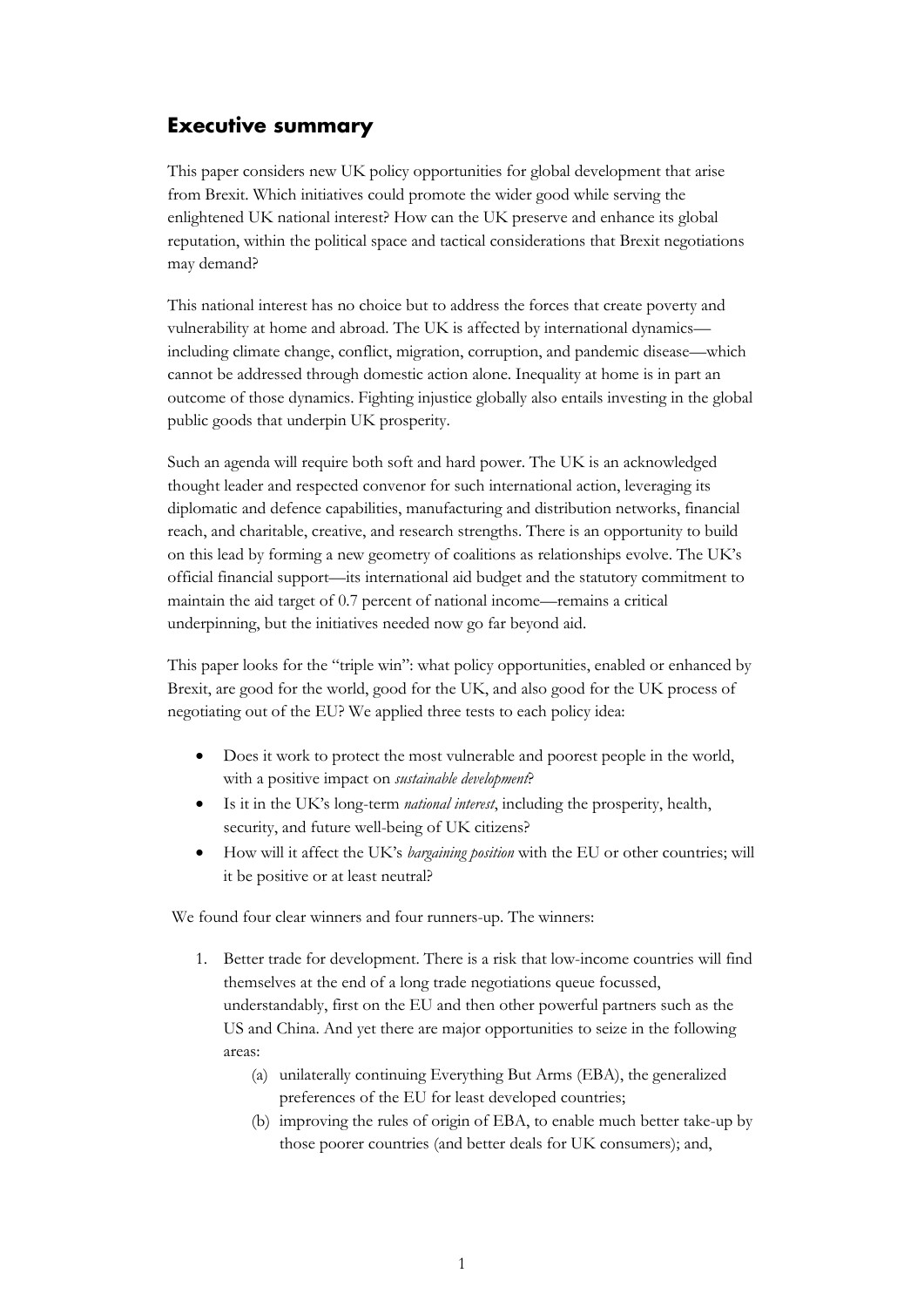- (c) replacing the current burdensome EU Partnership Agreements with other developing countries with simpler, nondiscriminatory trade preferences.
- 2. Fighting modern slavery and people trafficking. The idea is to build out internationally from the one-year-old world-leading UK Modern Slavery Act, which the new PM has just publicly supported, both with action in specific country contexts and with an international coalition to extend it to many other sponsoring countries, especially the international supply chains targeted in the Act. At the same time the UK should build up its antitrafficking enforcement and intelligence networks to compensate for exit from Europol and Eurojust.
- 3. Climate change leadership: new freedom to partner for carbon pricing. The UK has been a leader on climate policy for some years now, and has helped to push the EU to take more effective action. Outside of the EU, the UK could have a more independent voice. As a party to the Paris agreement, it can translate its international commitments as part of the EU into its own "nationally determined contribution." Since the Fifth Carbon Budget tabled in Parliament on 30 June 2016 set a tone for ambitious carbon reductions to 2030, the policy basis for moving quickly is in place. The UK will be able to ratify international climate agreements according to its own timetable and be more proactive in joining international "coalitions of the willing." It will also be able to push for more advanced and more widely applied carbon pricing systems, and provide greater certainty to UK and trading partner consumers and producers.
- 4. Make new migration controls work for mutual benefit. There is a new political momentum to put in place a unified 'points-based' system for migration control that would span both EU and non-EU citizens. The aim would be to provide developing country migrants to the UK a positive preference element within such a new points-based system, and as a minimum to avoid any return to inadvertent discrimination against them. Alongside a modest direct preference element in the points system, the options include (a) a tiebreaker provision, giving an edge to equally qualified developing country nationals and (b) Global Skills Partnerships, in which a UK public-private partnership organizes professional qualification training in developing countries, against which a timelimited employment quota is offered with guarantees of return after this work experience (e.g. in the NHS).

#### The runners-up:

- 1. Restructure UK Agricultural Subsidies. Recent Common Agricultural Policy (CAP) reforms reduce the likely international development impact of further changes. Nonetheless imaginative new approaches, such as voluntary swaps of up-front investment finance today against surrendered entitlement to future acreage subsidies, could prove effective, if they can be designed fairly.
- 2. Create a new UK Development Bank, analogous to the European Investment Bank (EIB) or Germany's KfW, operating both at home and abroad, that builds on the repatriated UK share of EIB equity and draws on EIB experience and skills. This policy options needs to be weighed against alternative support for other development banks in which the UK is shareholder.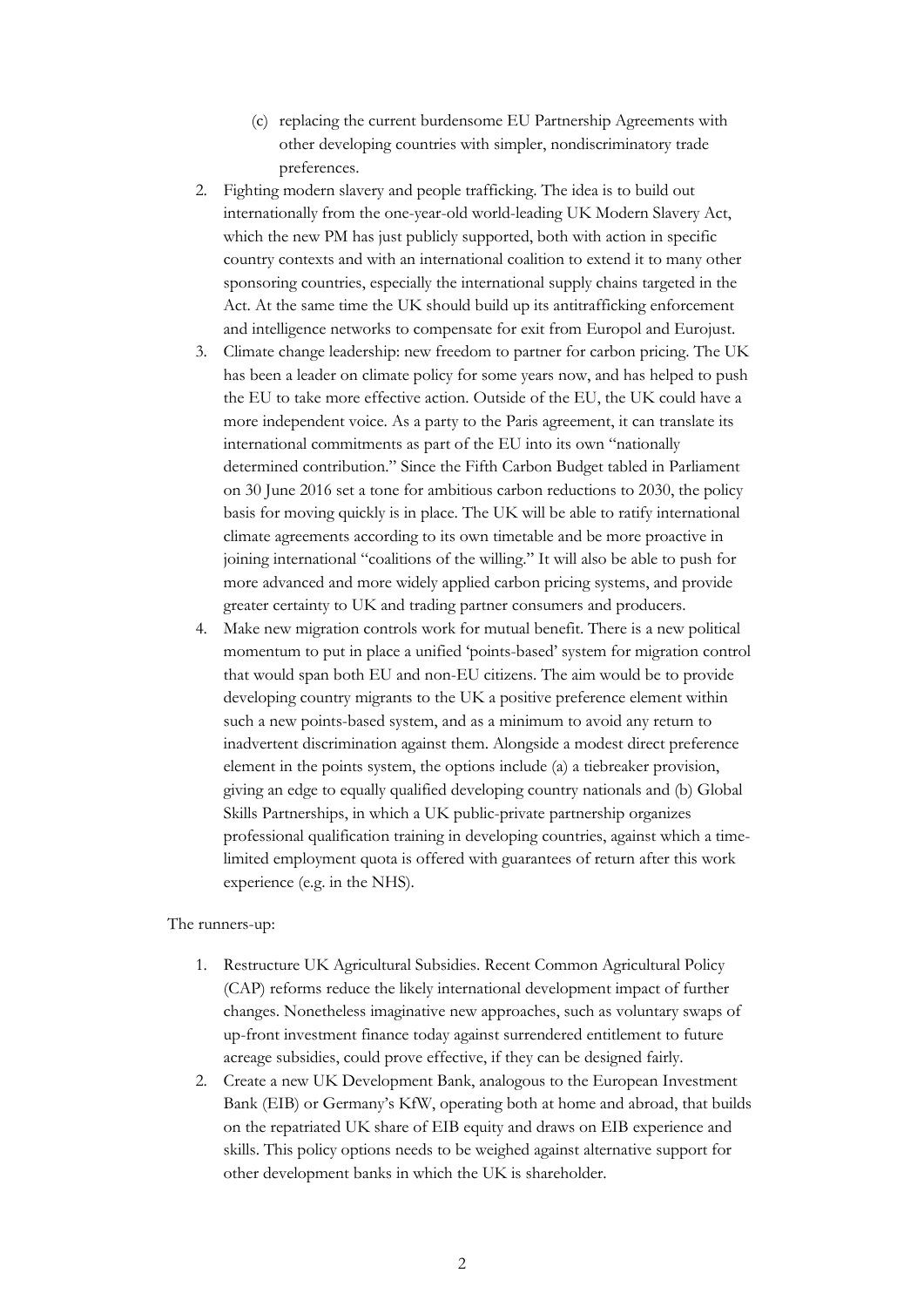- 3. Develop a UK-owned "Smart Sanctions" mechanism. The UK already has an adequate array of sanctions capabilities it can deploy in the UN, EU, and national contexts. It could add to that arsenal a new instrument which would block contract enforcement in UK law for named regimes, and work to extend this instrument internationally.
- 4. Lead the world in cost-effective humanitarian assistance. Brexit opens up opportunities to accelerate action on three fronts: integrating development and humanitarian assistance (separated institutionally in the EU); using new insurance instruments (not covered under the financial services passport) to fund disaster risk insurance and spur preparedness; and greater use of cash transfers.

Other areas well worth exploring further include environmental regulation; intellectual property rules; procurement rules; voluntary contracting of European delivery channels; new global initiatives on tax evasion, money laundering, and corruption; and boosting support for UK development research networks, in partnership with developing countries.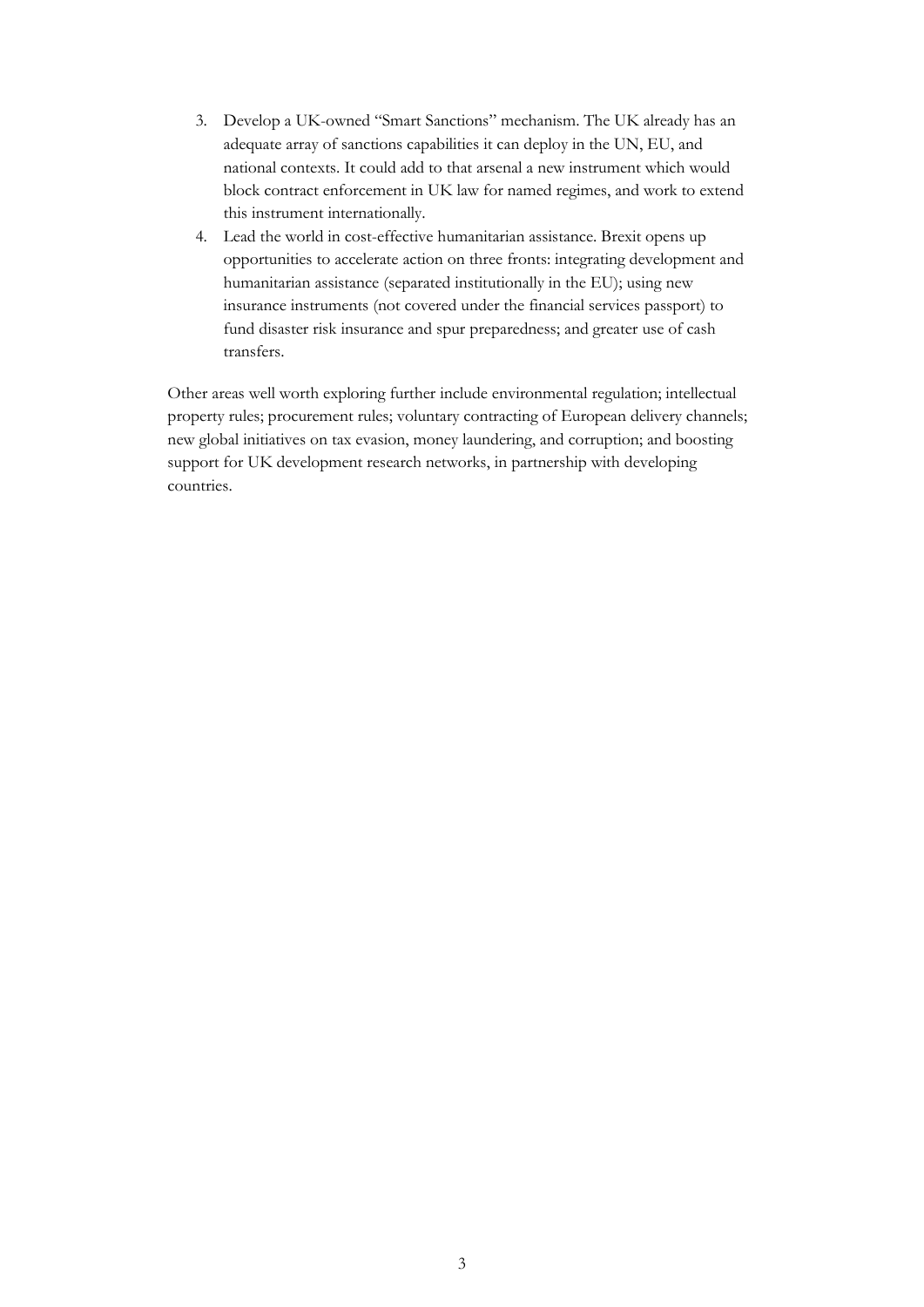## <span id="page-6-0"></span>**Introduction and scope**

This paper considers some of the new UK policy opportunities for global development that arise from Brexit. It does not set out to reassess the entire body of UK aid policy,[1](#page-6-1) much less UK foreign policy. It is narrowly concerned with identifying a handful of the new initiatives that Brexit will make possible, which of them should be prioritised right now, and which should be explored further in the near future.

The Brexit vote of June 2016 threw up a large set of policy questions, not least for the UK's position on global development issues.[2](#page-6-2) The referendum majority to leave the European Union was simply a start. There followed a change in Prime Minister and Cabinet, the creation of new government departments, and the launch of what is arguably the biggest renegotiation of the UK's international role since 1945. Changes to the machinery of government are accompanied by the most fundamental questions about the futures of Scotland and Northern Ireland in the Union, and more broadly, about the nature of the European Union itself. Leaving aside economic uncertainties about the impact of Brexit on global and UK growth, it is difficult to think of a moment in recent history when so many UK policy questions were posed at once.[3](#page-6-3) 

A "hard" Brexit outside the single market and the EU legislative framework will not only give the UK an independent voice. It will throw into question thousands of UK laws and regulatory instruments, as well as participation in EU-linked international arrangements with acknowledged beneficial elements, such as the Emission Trading Scheme, trading preferences for least developed countries, and the European Investment Bank. There will also be an opportunity—and a need—to reprogramme the  $f<sub>i</sub>1.4$  billion in UK official development assistance (ODA) currently channelled through the EU every year. Leaving the EU will pose substantial risks, but it will also open up new possibilities, especially in areas like environment and trade where the UK was previously bound by common EU positions. For politicians and officials, this is a once-in-a-lifetime chance to shape fresh policies.

How then can the UK make the best possible practical use of this transition and proactively seize opportunities? Which new initiatives could promote sustainable global development while serving enlightened UK national interest? How can the UK preserve and enhance its global reputation as a leader in international development, while still operating within the political space and tactical considerations that Brexit negotiations may demand? These questions frame this paper.

<span id="page-6-1"></span><sup>1.</sup> As of early August 2016, some key aspects of development aid allocations were still in question since DFID had not yet released the Bilateral Aid Review, Multilateral Aid Review, and Civil Society Review.

<span id="page-6-2"></span><sup>2.</sup> See for example, Owen Barder, "Brexit: Threats and Opportunities for Global Development," Center for Global Development blog, 28 June 2016, [http://www.cgdev.org/blog/brexit-threats-and](http://www.cgdev.org/blog/brexit-threats-and-opportunities-global-development)[opportunities-global-development.](http://www.cgdev.org/blog/brexit-threats-and-opportunities-global-development) 

<span id="page-6-3"></span><sup>3.</sup> Some say that the Brexit vote has triggered a political and institutional crisis. Even crises create opportunities: "You never want a serious crisis to go to waste. And what I mean by that is an opportunity to do things you think you could not do before" (Obama Chief of Staff Rahm Emanuel, quoted in 'In Crisis, Opportunity for Obama'by Gerald Seib,, Wall Street Journal, 21 November 2008).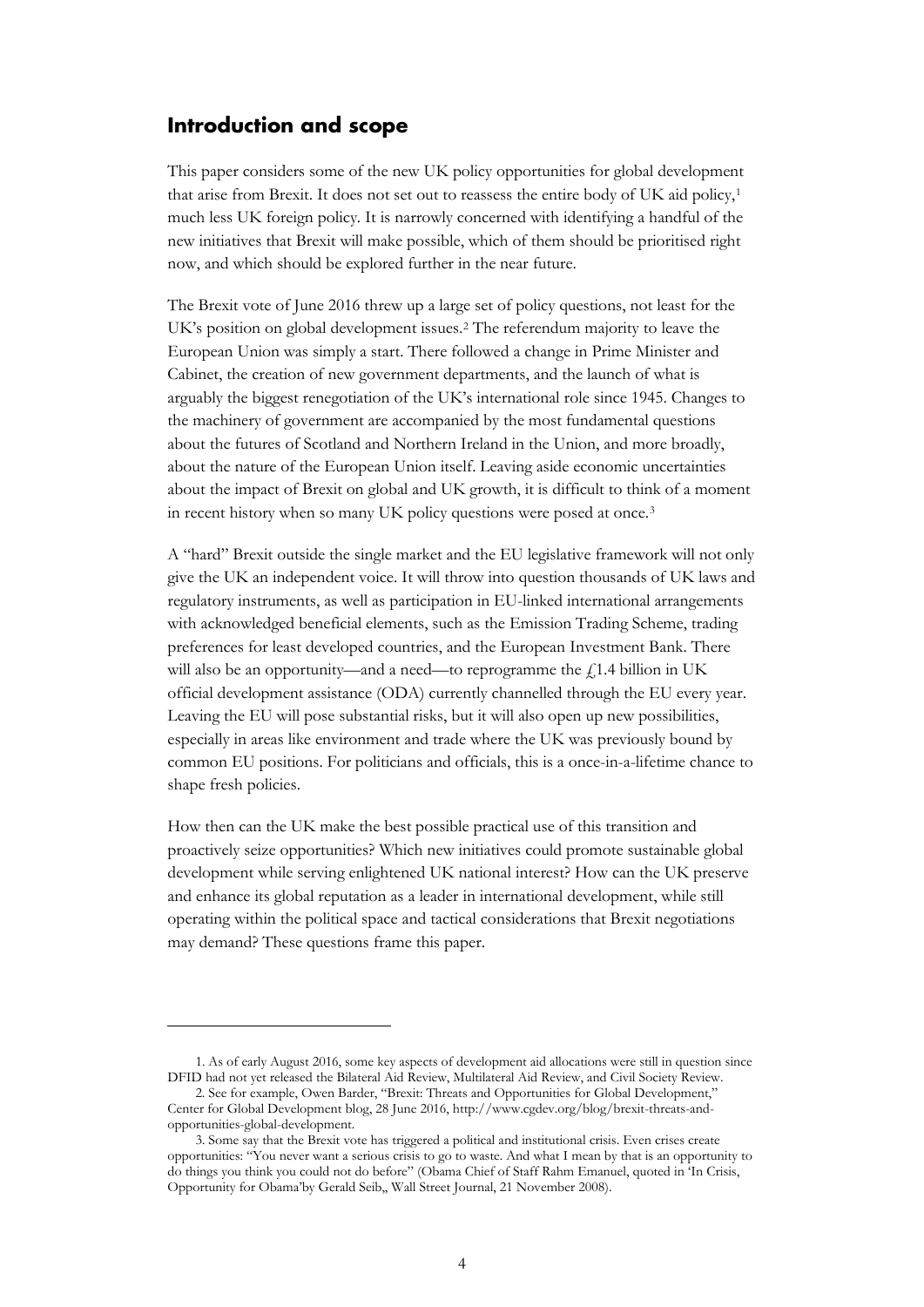Our point of departure is, to follow Theresa May's formulation, that "Brexit is Brexit." There is clear political will to leave the EU even if the legal and practical difficulties will be significant. It will take years to clarify and negotiate what this will mean in practice, even if Article 50 of the Treaty on European Union is invoked in early 2017. There is a vital question about the future of the UK Union—and in particular whether the Scottish National Party will seek a second referendum on independence with a view to remaining inside the EU. But for the purposes of this paper, we will assume that the UK is acting as a single unified entity.

## <span id="page-7-0"></span>**An international agenda for the national interest**

The UK faces a fundamental choice about its future: will it steer a protectionist and nationalist course with higher border walls and inward-looking policies, or will it rather embrace a more open and internationalist stance, showing leadership on global issues and embracing a freer flow of trade, people, and ideas? Some pragmatic balance of the two will probably be worked out in practice, but it is our core argument that now is the time for the UK to pursue its national self-interest through engaged international leadership. Prime Minister May has promised to fight injustice and "forge a bold new positive role for ourselves in the world.["4](#page-7-1) In a recent letter to the *Sunday Telegraph*,[5](#page-7-2) our colleagues and two former Secretaries of State for International Development argue that fighting injustice at home is inseparably linked to fighting injustice globally:

The referendum threw into sharp relief the social costs of globalisation, and the need to shape an inclusive, open society where everyone shares the benefits of global collaboration. . . . The Prime Minister has called for Britain to be a country that works for everyone. Britain can also shape a world that works for everyone. A new government should take steps as soon as possible to demonstrate that we remain committed to this goal.

The vision behind the letter embraces the idea that enlightened national interest has no choice but to address the international forces that create poverty and vulnerability, both at home and abroad. This approach echoes the UK Aid Strategy of November 2015,[6](#page-7-3) which argued that the UK is affected by international dynamics, including conflict, migration, corruption, and pandemic disease, that cannot be addressed through domestic action alone.

So too an island economy, dependent on open flows of goods and investment, has a strong interest in promoting openness and transparency at the international level. The UK could be a stronger global leader in delivering transparency that gives people the tools to challenge illicit financial flows and unaccountable power. Inequality at home is in part an outcome of the international dynamics—including tax evasion, money

<sup>4.</sup> Theresa May, "Statement from the new Prime Minister Theresa May," 13 July 2016,

<span id="page-7-2"></span><span id="page-7-1"></span><https://www.gov.uk/government/speeches/statement-from-the-new-prime-minister-theresa-may> 5. Andrew Mitchell et al., "Letters: Theresa May Must Take Her Fight Against Injustice across the World," letter to the editor, The Telegraph, 17 July 2016,

<span id="page-7-3"></span>[http://www.telegraph.co.uk/opinion/2016/07/16/letters-theresa-may-must-take-her-fight-against-injustice](http://www.telegraph.co.uk/opinion/2016/07/16/letters-theresa-may-must-take-her-fight-against-injustice-across/)[across/.](http://www.telegraph.co.uk/opinion/2016/07/16/letters-theresa-may-must-take-her-fight-against-injustice-across/) 

<sup>6.</sup> DFID, "UK Aid: Tackling Global Challenges in the National Interest," cm 9163 (November 2015).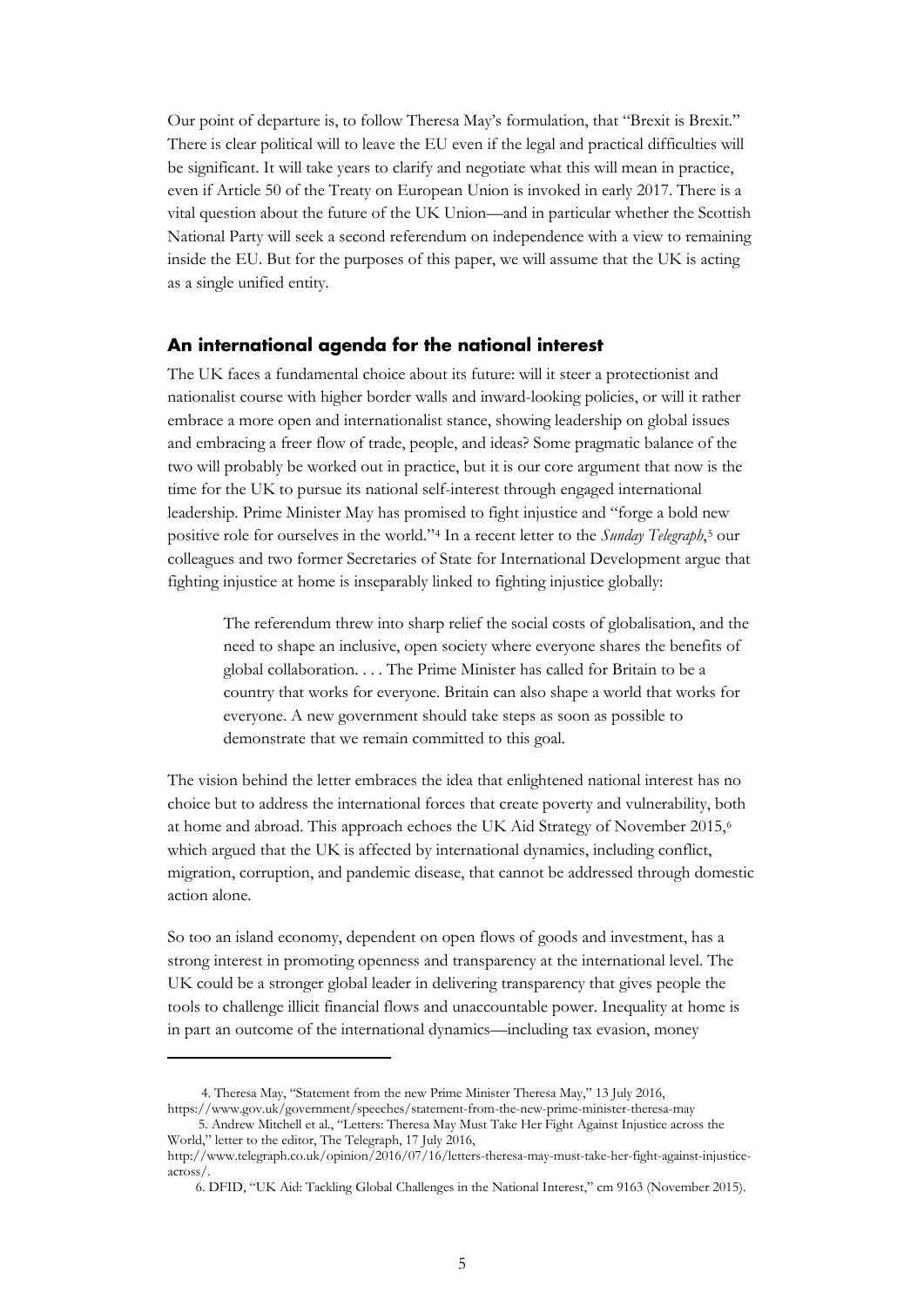laundering, and anonymous shell companies—that facilitate the accumulation of illicit wealth, including within the UK. Fighting injustice globally would also entail investing in those global public goods that underpin UK prosperity. It would use all possible levers to prevent conflict and its terrorism spill-overs, to address extreme social and political grievance, and to preserve peace. In particular, this form of national interest recognises that climate change is the biggest single threat to our children's generation, and that acting alone will not be adequate to protect the UK's national interest.

#### <span id="page-8-0"></span>**Far beyond aid: soft power**

To be clear, this national interest agenda is not just about aid; indeed, it is mostly not about aid at all. It touches on diplomacy, trade, security, movement of people, and financial regulation, as well as much else. Such an agenda will require a formidable combination of soft and hard power. The UK has long been an acknowledged thought leader and respected convenor for international action for the wider good, a unique intangible asset which also leverages its diplomatic and defence capabilities, its manufacturing and distribution networks and supply chains, its financial reach and innovation, and its charitable, creative, academic, and research strengths. We should consciously strive to build on this lead, forming a new geometry of coalitions as we go.

Policy responses will therefore need to be marshalled across the whole of government, including in departments and agencies whose "day jobs" are not today obviously focused on global challenges. Moreover, when some EU-generated legislation seems innocuous enough to be repatriated directly and in bulk, opportunities to recast some pieces of it *à la carte* for the greater good could easily be overlooked through sheer pressure of work. (No single human being, it is said plausibly, knows the entire 180,000-odd pages of the accumulated body of laws and obligations from 1958 to the present known as *acquis communautaire,[7](#page-8-2)* by which EU members are bound).

#### <span id="page-8-1"></span>**Changes to UK aid flows**

In all of this the UK's financial support for development—its international aid budget and the statutory commitment to maintain the aid target of 0.7 percent of national income—remains a critical underpinning and potential facilitator of many of the initiatives we discuss below.<sup>[8](#page-8-3)</sup> There will be scope to redeploy and reprioritise the  $f_1$ 1.4bn in ODA funds that are currently channelled through the EU.[9](#page-8-4) So there will be calls to

<span id="page-8-2"></span><sup>7.</sup> Roger Scruton, "Who are We?" Prospect, August 2016, 36. The size of the acquis has grown with increasing speed in recent years: [http://www.aalep.eu/just-how-big-acquis-communautaire.](http://www.aalep.eu/just-how-big-acquis-communautaire)

<span id="page-8-3"></span><sup>8.</sup> In keeping with the Conservative Party Manifesto of 2015, Prime Minister May retained an independent Department for International Development, and reaffirmed the commitment to spend 0.7 percent of GNI on overseas aid, noting to Ban Ki-Moon that she "was proud of the UK's leading role on international development" [\(https://www.gov.uk/government/news/pm-phone-call-with-un-secretary](https://www.gov.uk/government/news/pm-phone-call-with-un-secretary-general-22-july-2016)[general-22-july-2016\).](https://www.gov.uk/government/news/pm-phone-call-with-un-secretary-general-22-july-2016) 

<span id="page-8-4"></span><sup>9.</sup> Of the roughly £1.4bn per year of UK ODA that goes through the EU (2016 budget projections subject to exchange-rate changes), roughly £890 million represents the general EU budget that is deemed to go to development and is counted as ODA, with budget attribution to the UK. Some \$450 million is the annual UK contribution to the separate European Development Fund, which is off budget. Finally, €97 million of UK funds are channelled through the new EU trust funds to respond to migration, mainly for funding to Turkey.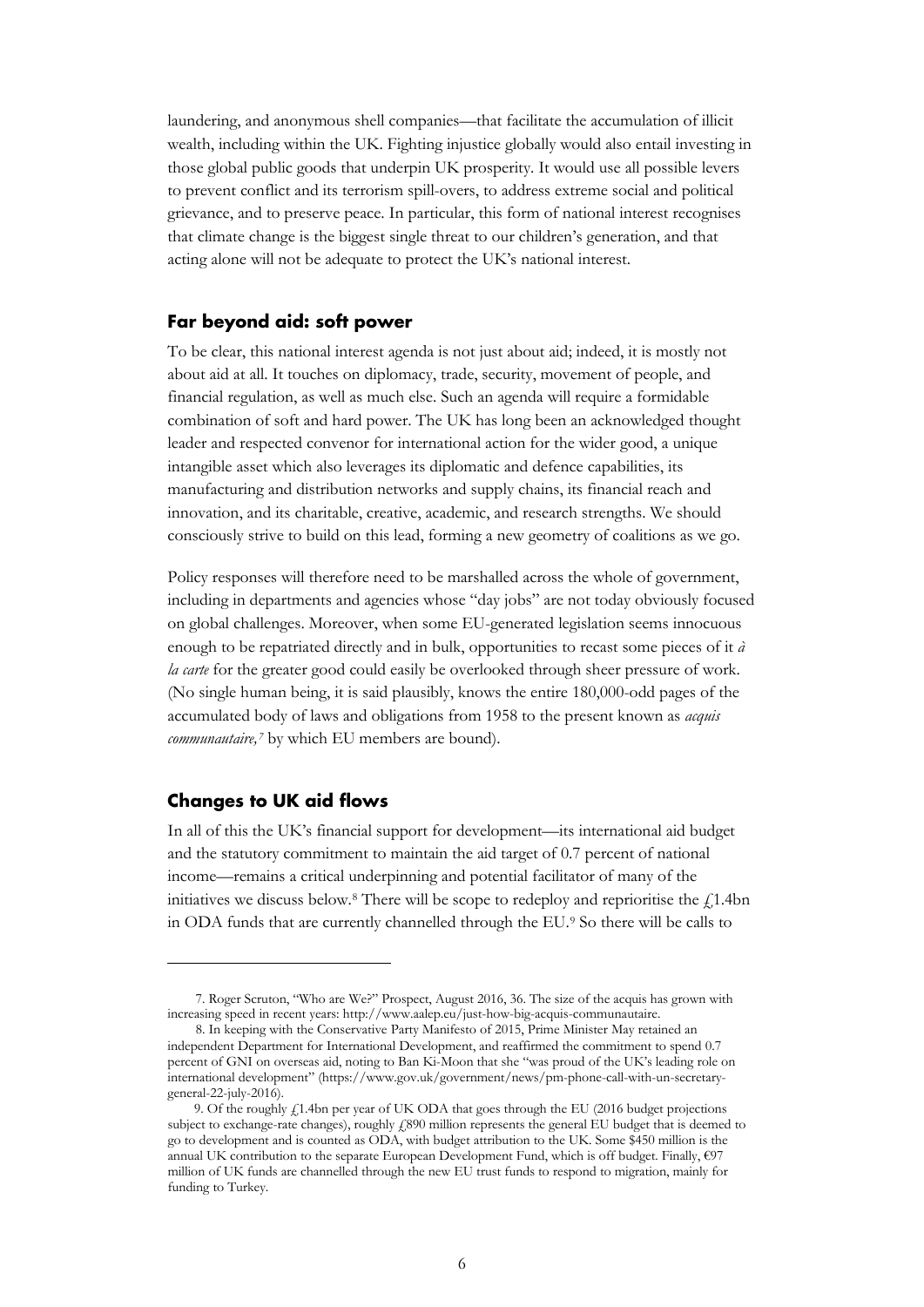use the funds differently, taking greater control over funding decisions to target countries of specific UK interest, including countries in conflict or fragile states. There will also be calls to structure the funding as returnable capital rather than as grants, which may dovetail with a push to do more to promote economic growth, especially by investing in small and medium-sized enterprises (SME) and in the economic empowerment of women.

So there is a clear opportunity to use a large portion of UK ODA (roughly 10 percent) differently after it no longer goes through the EU. There will be many ideas for using that money, but we will refrain for expressing a view, and focus instead on the opportunities that will arise across the whole of government, not just in the aid programme. While this is not the place to consider the overall allocation of UK aid, and how it is poised to meet the challenges of the coming decades,<sup>[10](#page-9-2)</sup> Brexit will clearly be a moment to consider how aid can be spent more effectively. The risk is that the challenges of development will be considered through an aid lens alone, when many of the most important policy questions for development will fall into the purview of departments other than DFID.

## <span id="page-9-0"></span>**The structure of this paper**

Below, we first suggest three key tests to help prioritise the new policy opportunities presented by Brexit (section 2).

We then set out four key policy areas, each with specific illustrations of possible action and impact, explaining how they meet each test. We consider these to be "triple wins" which should receive immediate priority (section 3).

We then extend the analysis to four other possible policy areas that offer considerable potential but require further clarification or are not, as yet, clear-cut winners on at least one of the tests (section 4).

Finally, we identify some areas for further exploration and debate (section 5).

## <span id="page-9-1"></span>**Three lenses used to prioritise policy opportunities**

This paper is about looking for the triple win: what policy opportunities, enabled or enhanced by Brexit, are good for the world, good for the UK, and also good for the UK process of negotiating out of the EU? For this reason, we subject each of the policy proposals to three specific tests:

<span id="page-9-2"></span><sup>10.</sup> A thoughtful discussion of this wider question is made by Simon Maxwell, "Finding a Place of One's Own: Development Agency Choices in a New Landscape," 2016 Hopper Lecture, University of Guelph, 23 February 2016.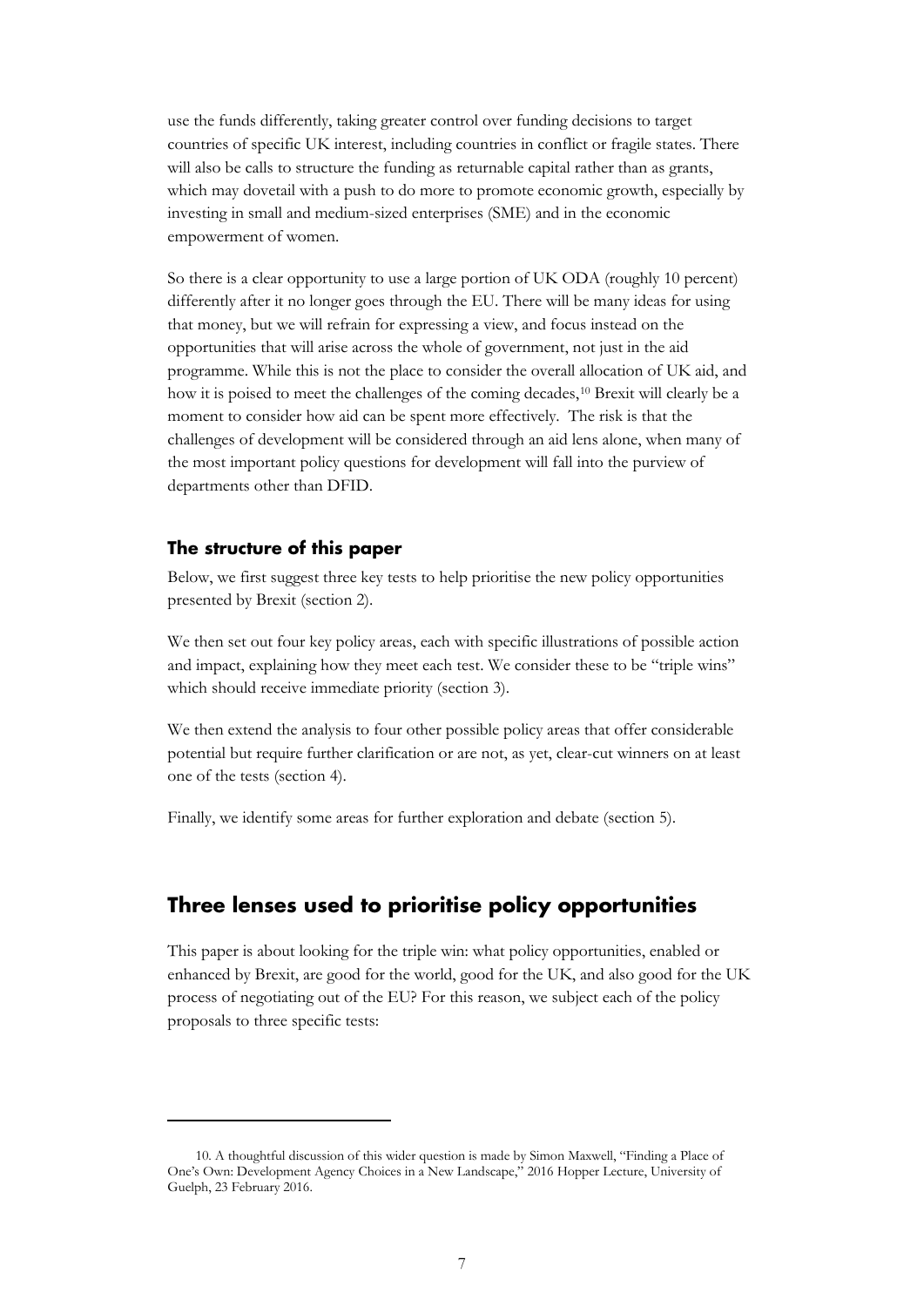- Does it work to protect the most vulnerable and poorest people in the world, with a positive impact on *sustainable development*?
- Is it in the UK's long-term *national interest*, including the prosperity, health, security, and future well-being of UK citizens?
- How will it affect the UK's *bargaining position* with the EU or other countries; will it be positive or at least neutral?

For the first test we already have a large body of evidence on what policies work best and why such as the benefits for origin countries of migration or the averted costs of conflicts prevented in fragile states. In the post-Brexit environment where the UK administration will be stretched thin, there is the added requirement that policies be not only effective but relatively simple to implement.

The second test requires consideration of the economic and social interests at stake within the UK itself, as well as prevailing political opinion and reputational effects abroad. For example, the further restructuring of UK farm subsidies inevitably raises equity issues between large and small landowners at home.

The third test includes what may be tactically acceptable to UK Brexit negotiators striving to secure complex agreements within and across topics. We should not commit in haste to an otherwise sound outward-looking policy only to discover it could have been a major bargaining chip in the UK-EU negotiating context. Such tactical considerations should not, however, stop us planning our preferred post-Brexit approaches for the wider global stage.

# <span id="page-10-0"></span>**Four top triple-win policy opportunities sparked by Brexit**

We consider four policy areas to be "triple wins" that should receive immediate priority: trade for development, the fight against modern slavery and people trafficking, climate change leadership, and mutually beneficial migration controls.

## <span id="page-10-1"></span>**Better trade for development**

Recapturing control of UK trade policy was one of the main promises of the Leave campaign. The question is what to do with that control. The high profile choices will be about relations with the EU: will the UK be part of the single market or the customs union? Will it seek affiliation status or break away entirely? Each would have specific consequences for low-income trading partners, many of which will be highly vulnerable to shifts in the UK trading regime.[11](#page-10-2) With the new UK Department for International

<span id="page-10-2"></span><sup>11.</sup> Belize sent nearly 25 percent of its exports by value to the UK from 2011 to 2015. Other vulnerable countries include Mauritius (20%), Fiji (15%), and Bangladesh (10%). Emily Jones, "Brexit: Opportunity or Peril for Trade with Small or Poor Developing Economies?" International Centre for Trade and Sustainable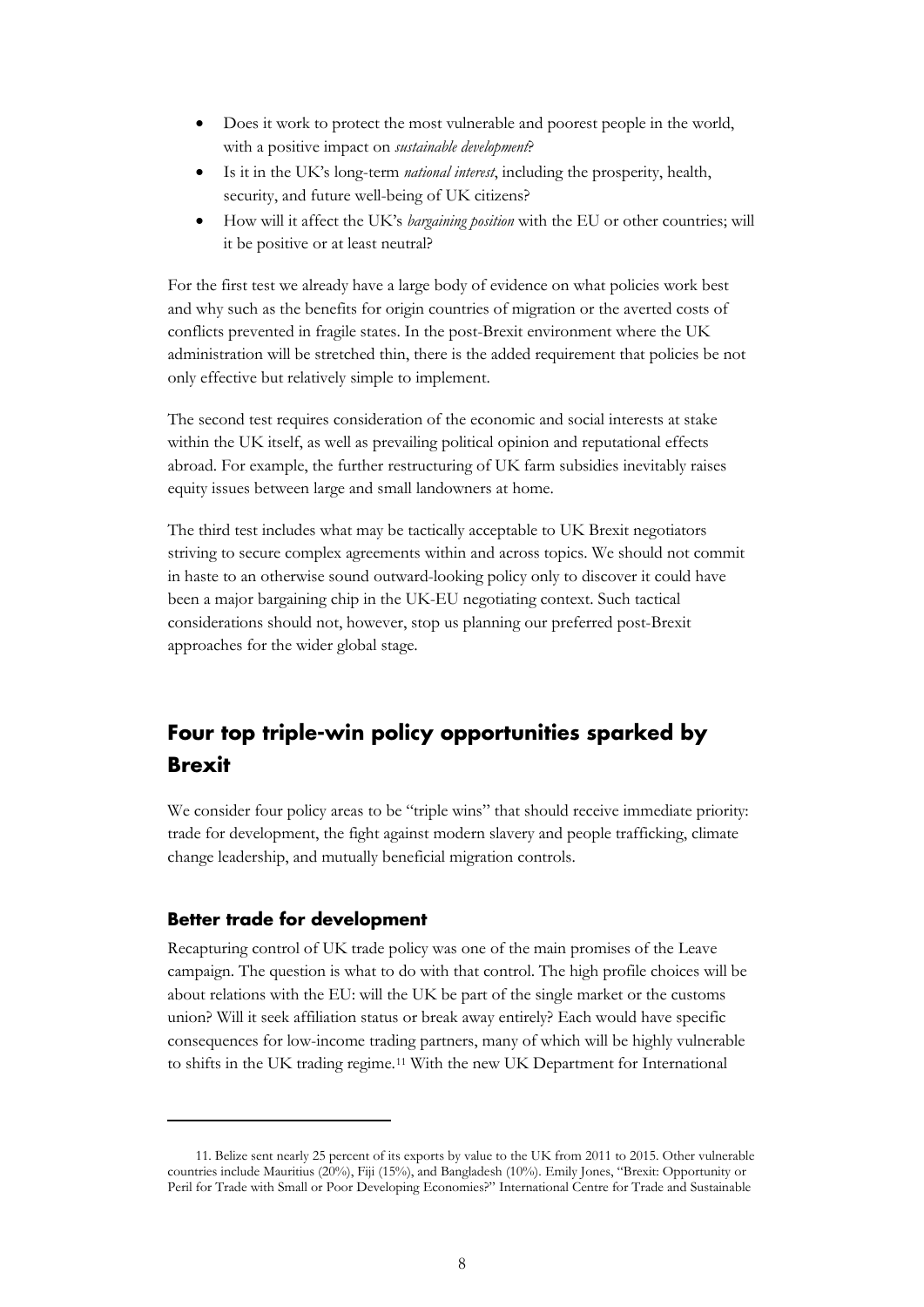Trade (DIT) and the Department for Exiting the European Union (DExEU) are bound to focus on Europe as the top priority. Negotiations seeking free trade agreements with the US, China, and India will be a second time-consuming priority. So there is a real risk that arrangements for low-income countries will be at the back of the policy queue. Yet there is broad political support for the ambition that trade deals should be negotiated with the goal of improving welfare in developing countries as well as preserving or increasing UK jobs. Bearing these points in mind, there are significant opportunities to seize:

- a. Unilaterally continue Everything But Arms. If, as is likely, the UK leaves the European customs union, it will also depart from the trade preferences offered by the EU under the Generalized System of Preferences (GSP), including the Everything But Arms scheme under which all imports from 49 least developed countries (LDCs) to the EU are duty-free and quota-free, with the exception of armaments. Since Everything But Arms exports to the EU in 2013 amounted to  $€14.1$  billion,<sup>[12](#page-11-0)</sup> including a disproportionately large fraction directed to the UK where historical ties and business links prevail, the loss of the UK market would be a significant blow to some of the most vulnerable economies. Yet there is a broad political consensus across UK political parties that duty-free, quota-free access *for the least developed countries* is a good thing. So an early government statement signaling that the UK would continue to operate the Everything But Arms provisions under the GSP arrangements of the World Trade Organisation (WTO) should not prompt political opposition. Nor would it be a key bargaining chip in negotiations with the EU.
- b. Improve rules of origin. There is a bold and practical move that the UK could announce as soon as it is free of EU external trading rules, and that is to simplify and liberalise the rules of origin which apply to trade preferences for LDCs. This change would benefit developing countries and deliver lower prices to UK consumers. And it would be politically achievable once the blocking interests from southern and eastern Europe are no longer in the decision mix.

Rules of origin exist to prevent manufacturers in nonbeneficiary countries from gaining preferential market access by transshipping goods through LDCs. But if the rules are too restrictive, then the trade benefits for the LDC are reduced or nullified. Restrictive rules of origin have been shown to lead to underutilization of preferences, and they tend to constrain diversification of exports in LDCs.[13](#page-11-1) EBA preferences are often not used by LDC exporters because the rules of origin make it costly or impossible to do so. In contrast, the US AGOA (African Growth and Opportunity Act) scheme, particularly in textiles, has seen much

Development blog, 26 July 2016, [http://www.ictsd.org/opinion/brexit-opportunity-or-peril-for-trade-with](http://www.ictsd.org/opinion/brexit-opportunity-or-peril-for-trade-with-small-and-poor-developing-economies)[small-and-poor-developing-economies.](http://www.ictsd.org/opinion/brexit-opportunity-or-peril-for-trade-with-small-and-poor-developing-economies) 

<span id="page-11-0"></span><sup>12.</sup> European Commission, "Everything But Arms (EBA)—Who Benefits?" 10 October 2014, http:// [trade.ec.europa.eu/doclib/docs/2014/october/tradoc\\_152839.pdf.](http://trade.ec.europa.eu/doclib/docs/2014/october/tradoc_152839.pdf) 

<span id="page-11-1"></span><sup>13.</sup> Paul Brenton, "Enhancing Trade Preferences for LDCs: Reducing the Restrictiveness of Rules of Origin," in Trade, Doha, and Development, ed., Richard Newfarmer (Washington DC: World Bank, 2006). Reproduced at [http://siteresources.worldbank.org/INTRANETTRADE/](http://siteresources.worldbank.org/INTRANETTRADE/Resources/239054-1126812419270/23.RulesOfOrigin.pdf) [Resources/239054-1126812419270/23.R](http://siteresources.worldbank.org/INTRANETTRADE/Resources/239054-1126812419270/23.RulesOfOrigin.pdf)ulesOfOrigin.pdf.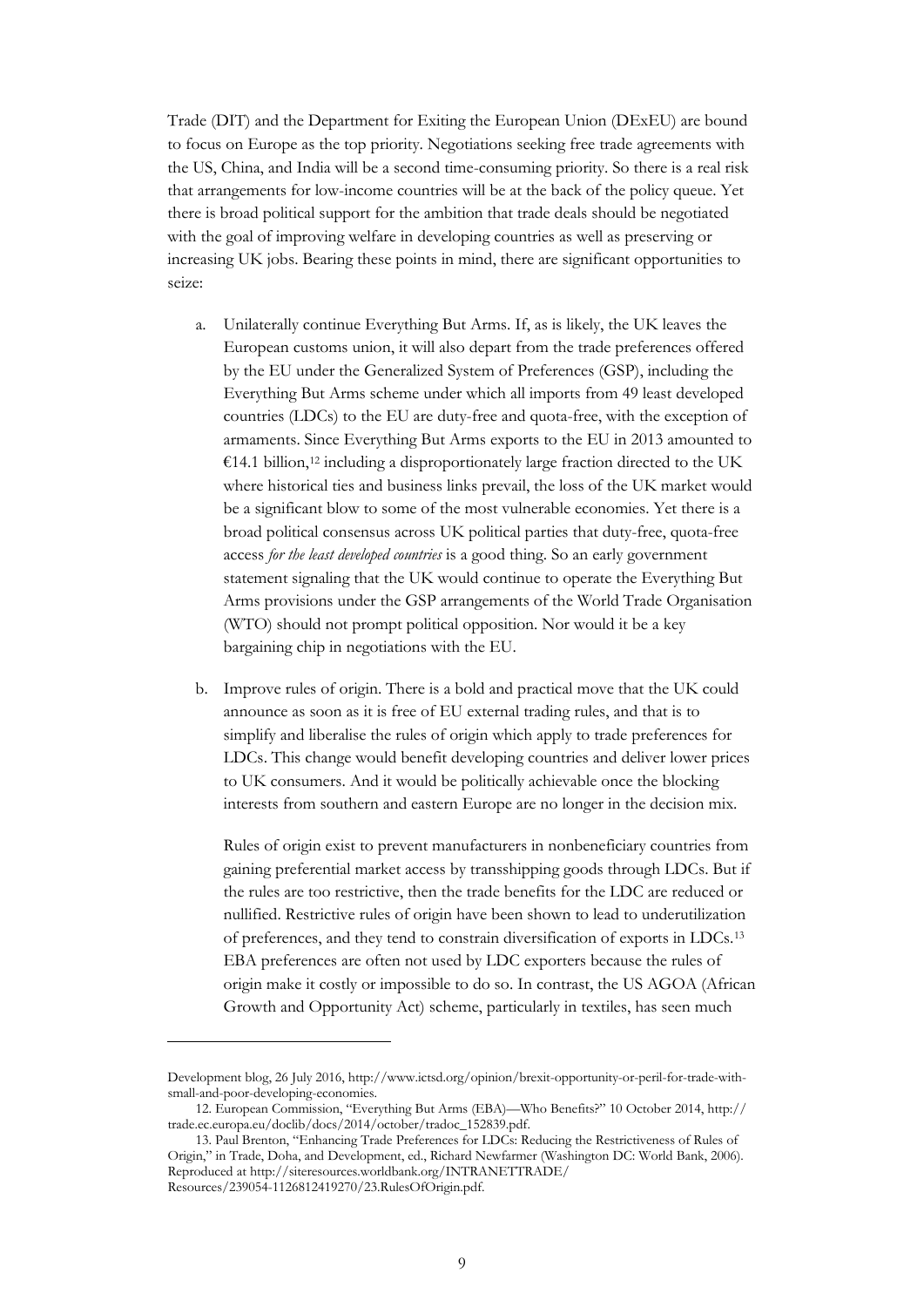higher rates of utilization than EBA because its more liberal rules of origin on goods allow LDC manufacturers flexibility in sourcing inputs.

What should replace the complex and bureaucratic EU rules of origin? There are various models and recommendations,<sup>[14](#page-12-1)</sup> but there is a lot to be said for a very simple rule stipulating a minimum level of local value expressed as a percentage of value added. A bold reform setting out UK rules of origin for LDCs to provide a value-added requirement of 10 or 20 percent across all products under Everything But Arms would simplify compliance, boost LDC exports, and send a signal that the UK is genuinely open global trade.[15](#page-12-2)

c. Replace EU Economic Partnership Agreements with simple nondiscriminatory trade preferences for countries ineligible for Everything But Arms. Much ink has been spilt on the promises and problems of the EU Economic Partnership Agreements (EPAs), the trade and development agreements that have been negotiated, or are still being negotiated, with African, Caribbean, and Pacific countries engaged in regional integration processes. In theory, EPAs should help integrate trade with development and promote regional integration. Critics of EPAs say that in practice they have taken many years to negotiate, have cumbersome reciprocity requirements, and will be difficult to implement. The EU introduced EPAs at least in part to answer WTO criticisms of special treatment for the slightly idiosyncratic African, Caribbean, and Pacific (ACP) country grouping, which includes a few middle-income countries.

After Brexit, the UK will need some transitional arrangements to protect developing-country access while it establishes its own set of WTO-compliant trade preferences. There will be a push to establish bespoke bilateral free trade areas (FTAs) with countries such as China, India, and Vietnam. Beyond these FTAs, the UK could seize the opportunity to offer GSP preferences (beyond LDCs) that are genuinely nondiscriminatory and generalized in application. Starting with a clean slate, the UK could offer a unified regime marked by simplicity, openness, and nondiscrimination.

## <span id="page-12-0"></span>**Step up global leadership on fighting modern slavery, including people trafficking**

One way for the UK government to demonstrate its continued outward engagement with the world following Brexit is to lead a global campaign on the issue of modern slavery. The UK has a strong abolitionist heritage, and arguably one of the world's strongest laws in the form of the Modern Slavery Act (2015), which also requires

<span id="page-12-1"></span><sup>14.</sup> See for instance CGD Working Group on Global Trade Preference Reform, Open Markets for the Poorest Countries: Trade Preferences That Work (Washington DC: Center for Global Development, 2010), [http://www.cgdev.org/publication/open-markets-poorest-countries-trade-preferences-work.](http://www.cgdev.org/publication/open-markets-poorest-countries-trade-preferences-work) 

<span id="page-12-2"></span><sup>15.</sup> An alternative is to have a higher value-added threshold, but with a cumulation scheme to account for value added in multiple LDCs. This has attractions, but would be more complex and costly to implement. See Kimberly Ann Elliott, "Changing Rules of Origin to Improve Market Access for Least Developed Countries" (CGD Note, Center for Global Development, Washington DC, 2010), [http://www.cgdev.org/publication/changing-rules-origin-improve-market-access-least-developed-countries.](http://www.cgdev.org/publication/changing-rules-origin-improve-market-access-least-developed-countries)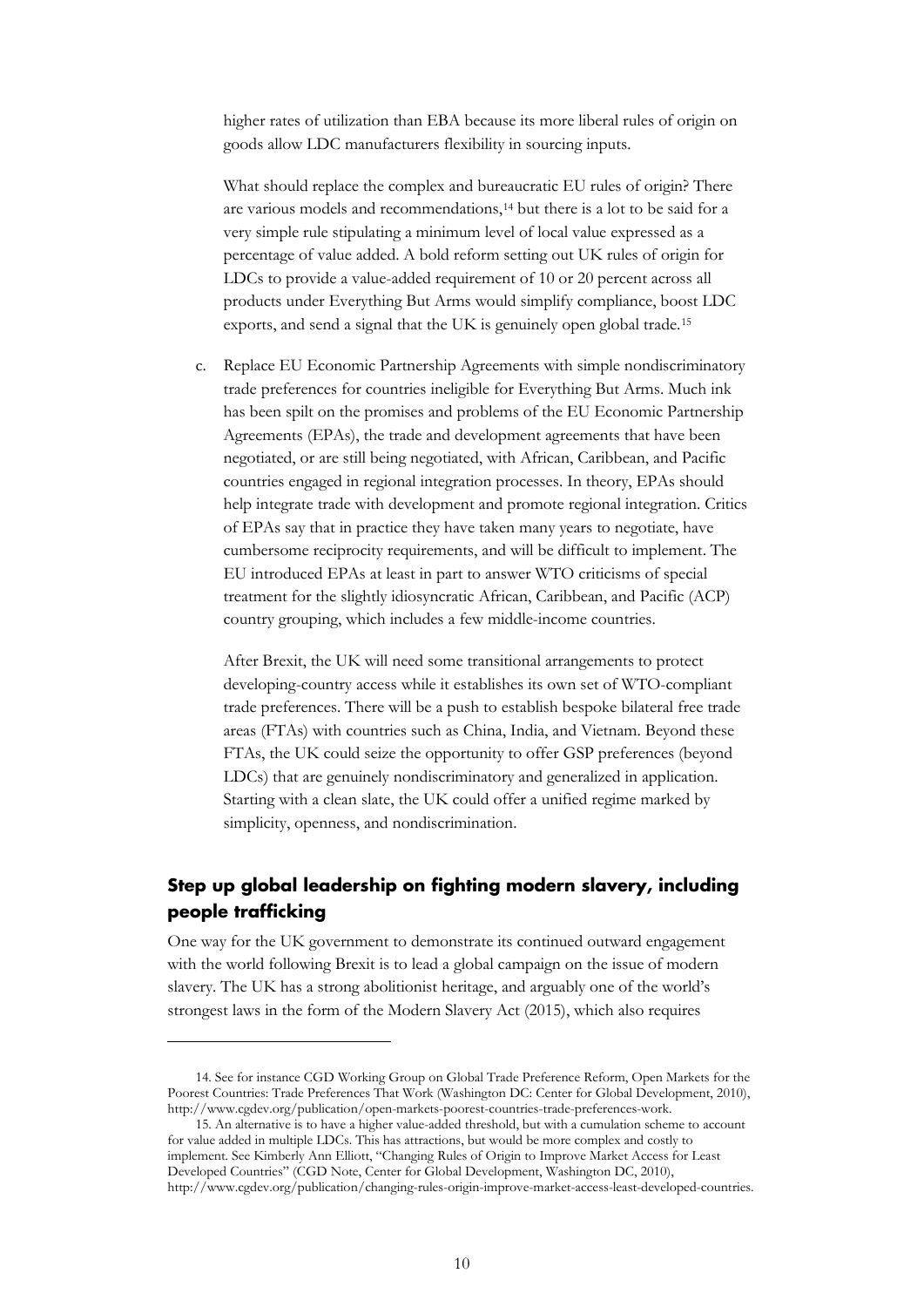businesses with an annual turnover above  $f<sub>i</sub>$ 36 million to disclose what actions they are taking to eliminate modern slavery from their supply chains. The Act goes well beyond the requirements of the 2011 EU Directive on Preventing and Combatting Traffic in Human Beings, and its innovative requirement on supply chains gives it a potential for global impact.

On 31 July 2016 Prime Minister May marked the first anniversary of the Act with a commitment of  $f$ 5 million in ODA to support antislavery efforts in high-risk countries. This is a welcome move, but there is more scope for global leadership.

There is now an opportunity for the UK government to press for the exacting standards of the UK Modern Slavery Act to be adopted more widely, starting with all Organisation for Economic Co-operation and Development (OECD) countries. There was a similar trajectory in the fight against corruption when the main elements of the US Foreign Corrupt Practices Act of 1977 were progressively adopted by other countries, culminating in the OECD Anti-Bribery Convention of 1997. The UK has set a high standard on combatting slavery, and it has the moral authority to call other governments to join in a common higher standard. Since the Act imposes burdens on UK companies, an effort to internationalise its provisions can also help create a level playing field for UK-based businesses. Protecting marginalized men, women, and children from extreme exploitation is a worthy objective in itself. It is also important from a UK perspective to ensure that some goods which compete with UK-manufactured goods do not benefit from excessively low input costs due to slave-labour use.

Outside of the EU, the UK can push for greater ambition on the global stage. After Brexit, the UK will almost certainly leave Europol and Eurojust, so it will need to find new ways to enable direct collaboration with foreign law enforcement in Europe.[16](#page-13-1) But this also opens up opportunities to strengthen UK ties for mutual legal assistance against slavery across the world.

## <span id="page-13-0"></span>**Climate change: the drive for carbon pricing beyond Europe**

Climate change poses arguably the single biggest threat to our national interest over the next century. The UK has been a leader on climate policy for some years now and has helped to push the EU to take more effective action. Outside of the EU, the UK could have a more independent voice. Although Brexit raises a host of questions about how the UK's climate commitments will be carried forward,[17](#page-13-2) the UK, as a party to the Paris agreement, can translate its international commitments as part of the EU into its own "nationally determined contribution." Since the Fifth Carbon Budget tabled in

<span id="page-13-1"></span><sup>16.</sup> Anti-Slavery International. "Implications of the EU Referendum on the Charitable Purpose of Anti‐Slavery International: A Briefing for Members and Supporters." 27 April 2016. [http://www.antislavery.org/includes/documents/cm\\_docs/2016/e/eu\\_referendum\\_paper.pdf.](http://www.antislavery.org/includes/documents/cm_docs/2016/e/eu_referendum_paper.pdf) 

<span id="page-13-2"></span><sup>17.</sup> Simon Evans, "Brexit: 94 Unanswered Questions for Climate and Energy Policy," CarbonBrief, 29 June 2016, [http://www.carbonbrief.org/brexit-94-unanswered-questions-for-climate-and-energy-policy;](http://www.carbonbrief.org/brexit-94-unanswered-questions-for-climate-and-energy-policy) Michele de Nevers, "What's Next for the UK on Climate Change after Brexit? Lemons to Lemonade," Center for Global Development blog, 12 July 2016, [http://www.cgdev.org/blog/whats-next-uk-climate](http://www.cgdev.org/blog/whats-next-uk-climate-change-after-brexit-lemons-lemonade)[change-after-brexit-lemons-lemonade.](http://www.cgdev.org/blog/whats-next-uk-climate-change-after-brexit-lemons-lemonade)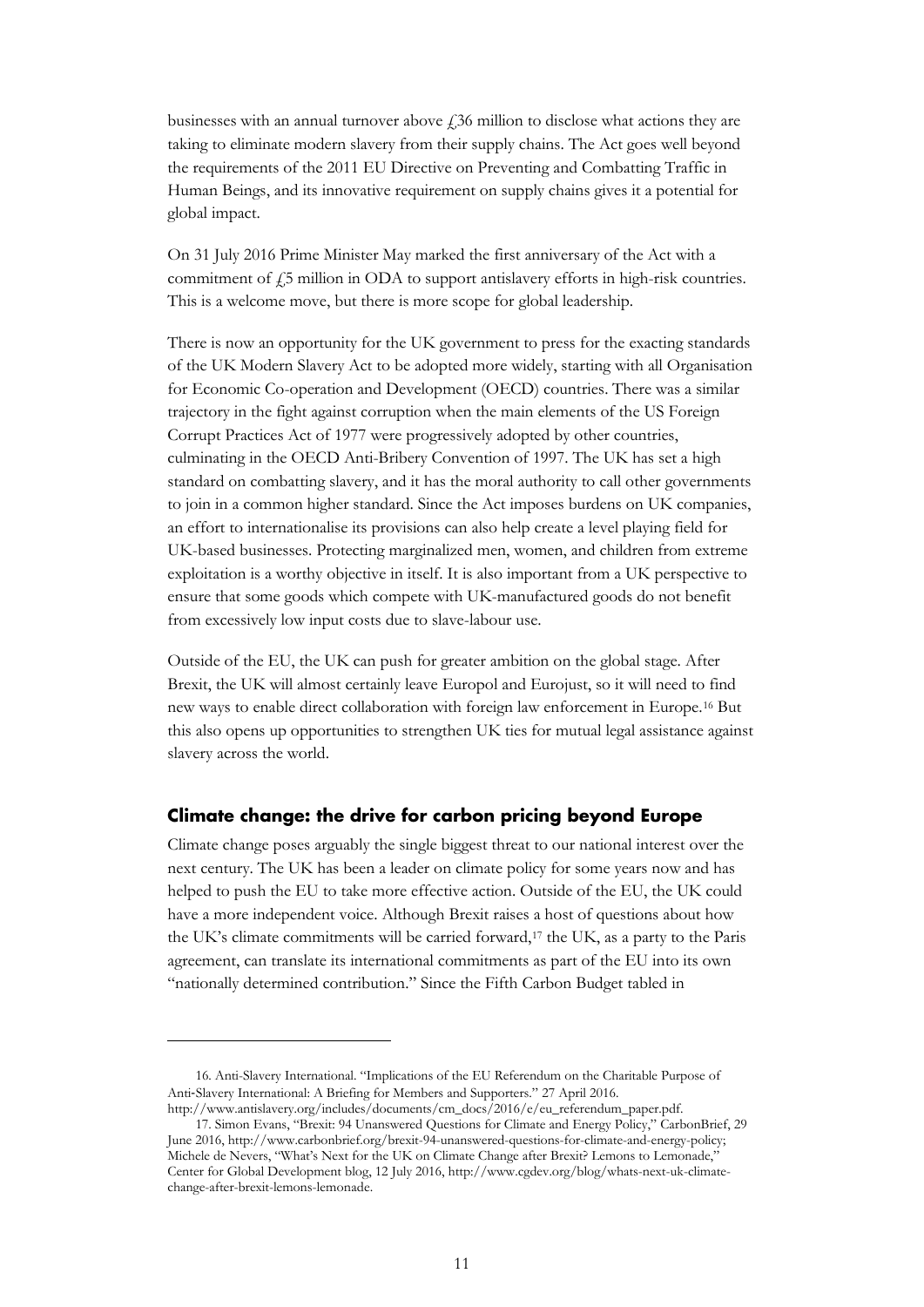Parliament on 30 June 2016 set a tone for ambitious carbon reductions to 2030,<sup>18</sup> the policy basis for moving quickly is in place.

Once outside the EU, the UK will be able to ratify international climate agreements according to its own timetable, rather than waiting for EU implementation agreements among 28 Members to be negotiated. So too the UK could be much more proactive in joining international "coalitions of the willing," rather than being bound to follow the consensus of 27 predetermined countries.[19](#page-14-2) For example, the UK could be more proactive in joining with like-minded partners in groups such as the High Ambition Coalition and the Cartagena Dialogue.[20](#page-14-3)

The UK has been one of the most ambitious carbon reducers in the EU, and many have asked if the UK should opt to stay in the EU Emissions Trading System (ETS), where the UK floor price for carbon has uniquely helped to hold up prices. Staying in the ETS is certainly a possibility, but there is a bigger prize. After Brexit the UK could also work in a broader coalition of the willing to push for more widely applied *carbon pricing* systems. The UK is already a member of the Carbon Pricing Leadership Coalition,<sup>[21](#page-14-4)</sup> and there are opportunities to develop voluntary agreements—bilaterally and multilaterally that involve both businesses and governments.

Overall then, the UK's expanded policy options for climate change, and especially leadership on carbon pricing, offers a double win: it will promote international action needed to guarantee national security in the future, and it will give businesses and consumers in the UK a clear steer on policy directions to guide their actions. Greater international ambition on climate change will not prejudice negotiations with the EU.

## <span id="page-14-0"></span>**Make new migration controls work for mutual benefit.**

Possibly the most pervasive argument made for leaving the EU was that the UK would secure control of its borders and reduce uncontrolled migration from EU countries. There is a new political momentum to put in place a unified "points-based" system for migration control that would span both EU and non-EU citizens. Points-based systems such as those used in Canada, Australia, and New Zealand admit migrants based on their characteristics, such as educational qualifications, occupational skills, and work

<span id="page-14-1"></span><sup>18.</sup> The UK Carbon Budgets are briefly summarised at [https://www.gov.uk/guidance/carbon-budgets,](https://www.gov.uk/guidance/carbon-budgets) and the Fifth Carbon Budget for the period 2028–2032 came into force on 20 July 2016 with the Carbon Budget Order 2016 (available at [http://www.legislation.gov.uk/uksi/2016/785/made\)](http://www.legislation.gov.uk/uksi/2016/785/made).

<span id="page-14-2"></span><sup>19.</sup> Clare Shakya, "Ten Ways the UK Can Maintain International Leadership on Climate Change," International Institute for Environment and Development blog, 1 July 2016, [http://www.iied.org/ten-ways](http://www.iied.org/ten-ways-uk-can-maintain-international-leadership-climate-change)[uk-can-maintain-international-leadership-climate-change.](http://www.iied.org/ten-ways-uk-can-maintain-international-leadership-climate-change) 

<span id="page-14-3"></span><sup>20.</sup> Formed as a lobbying block at the Paris talks, the High Ambition Coalition consists of 79 African, Caribbean, and Pacific countries, the US, and all EU member states. Notable exceptions include major developing countries such as China and India. The Cartena Dialogue came together in April 2015 and included ministers and CEOs from Chile, Colombia, Mexico, and Peru, with additional participation from Panama, the Inter-American Development Bank, and the IMF together with Brazil, China, Germany, Indonesia, Japan, Korea, Malaysia, Philippines, Singapore, the UK, and the United States. Further government and private-sector participants came from Argentina, Australia, Bahrain, Costa Rica, Ecuador, France, Honduras, India, the Netherlands, New Zealand, Russia, and Spain.

<span id="page-14-4"></span><sup>21.</sup> See [http://www.carbonpricingleadership.org/.](http://www.carbonpricingleadership.org/)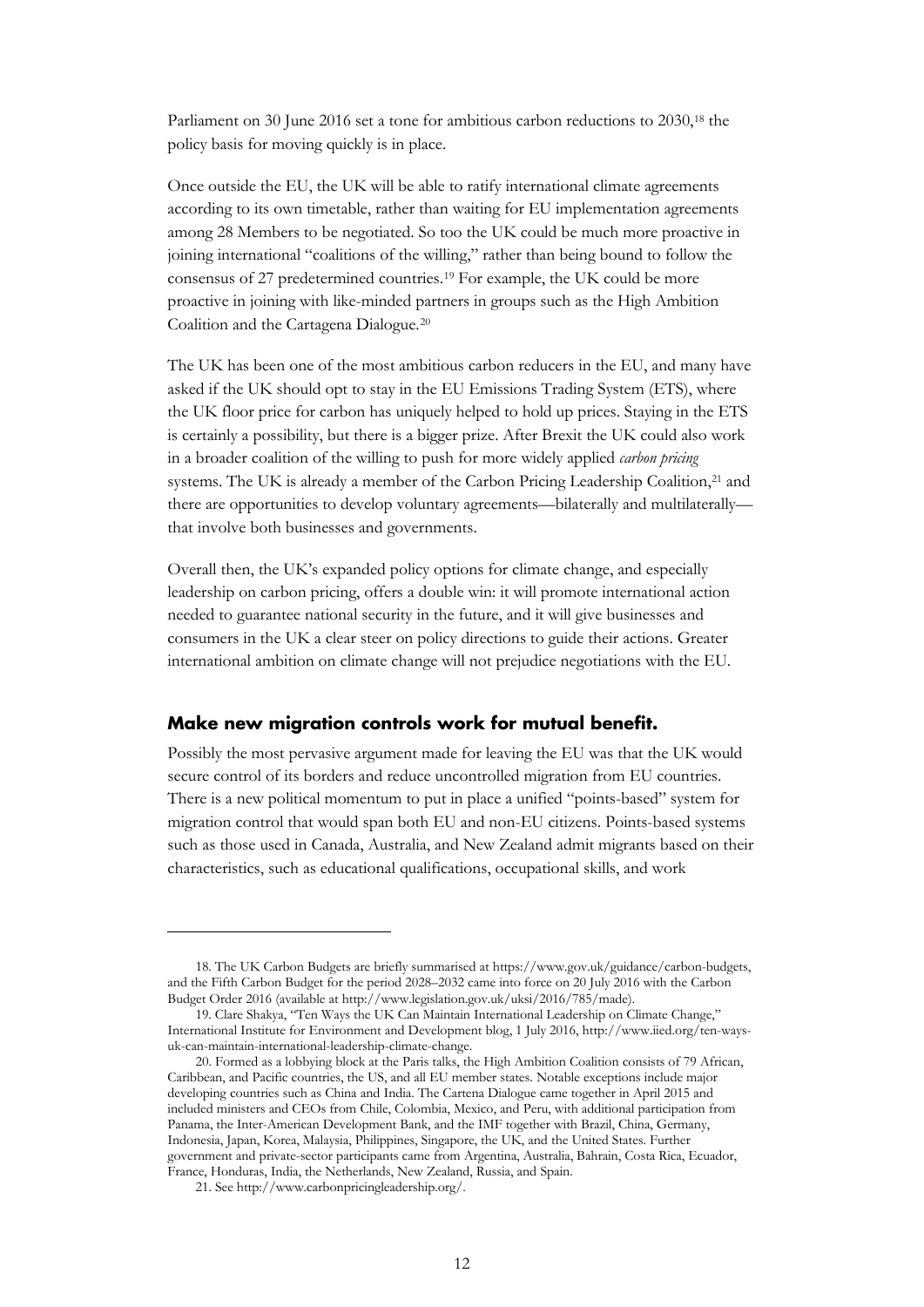experience.[22](#page-15-0) The aim would be to provide developing-country migrants to the UK a positive preference element within such a new points-based system and, as a minimum, to avoid any return to inadvertent discrimination against them.[23](#page-15-1) There are at least two variants that could be implemented:

a. Preferential points for citizens of least developed countries. Imagine two pathology lab technicians of equal qualification and work experience who apply for visas to work in the National Health Service. One is from a high-income country, such as Croatia or Kuwait, the other is from a least developed country such as Uganda or Gambia. Where there is only one visa to award, extra preference points could be awarded to the citizen of the least developed country. Just as the UK secures much-needed skills that will help to grow the economy and deliver critical services in the national interest, so too the arrangement would boost employment and promote remittances for a citizenry in greater need. As long as the UK need for a critical skill is met, there is a clear policy argument to fill the post with the person whose employment will most contribute to global development, and thereby reduce long-term costs on the UK while promoting prosperity in the places of greatest need.

This simple scheme could be generalized more broadly by awarding a small margin of preferential points to the citizens of least developed countries across the board. Just as trade preferences apply only where the national need for imports is served, an employment preference would only apply where there is a clear need for skills in the UK.

b. Global Skills Partnerships. CGD senior fellow Michael Clemens has proposed a practical initiative to increase the supply of technically skilled labour to fill critical skills gaps like those which are likely to arise in the UK when free movement from the EU comes to an end. The Global Skills Partnership would take the form of a public-private partnership involving the UK and training organisations operating in a low income country. [24](#page-15-2) To take an example, UK aid could be used to help fund a high-quality training scheme for senior nurses in Malawi. A prearranged number of the nurses who meet accreditation standards are granted fixed-term contracts (say, five years) in the National Health Service, on the basis of a time-limited visa with an undertaking to return to Malawi. There are advantages on both sides: the cost of training each nurse is lower than in the UK, the total skilled labour force in Malawi is increased rather than

<span id="page-15-0"></span><sup>22.</sup> Purely points-based systems are often criticised for being based on government perceptions of skill gaps rather than employer perceptions. There is evidence from Canada and elsewhere that skilled migrants without a job offer were less likely to find work than those selected by employers, and this was indeed one of the reasons cited by the UK for closing its previous Tier 1 [General] points system in 2010. See "Immigration Limit Changes: Oral Statement by Theresa May," 23 November 2010,

<span id="page-15-1"></span>[https://www.gov.uk/government/speeches/immigration-limit-changes-oral-statement-by-theresa-may.](https://www.gov.uk/government/speeches/immigration-limit-changes-oral-statement-by-theresa-may)  23. Only a few years ago under UK non-EU immigrant rules, nominal salaries in the country of origin were used as an administrative proxy for skill levels, meaning that a doctor from a poor country could be judged less "valuable" than a semi-skilled worker from a rich one.

<span id="page-15-2"></span><sup>24.</sup> Michael A. Clemens, "Global Skill Partnerships: A Proposal for Technical Training in a Mobile World" (CGD Policy Paper 40, Center for Global Development, Washington DC, 2014), [http://www.cgdev.org/publication/global-skill-partnerships-proposal-technical-training-mobile-world.](http://www.cgdev.org/publication/global-skill-partnerships-proposal-technical-training-mobile-world)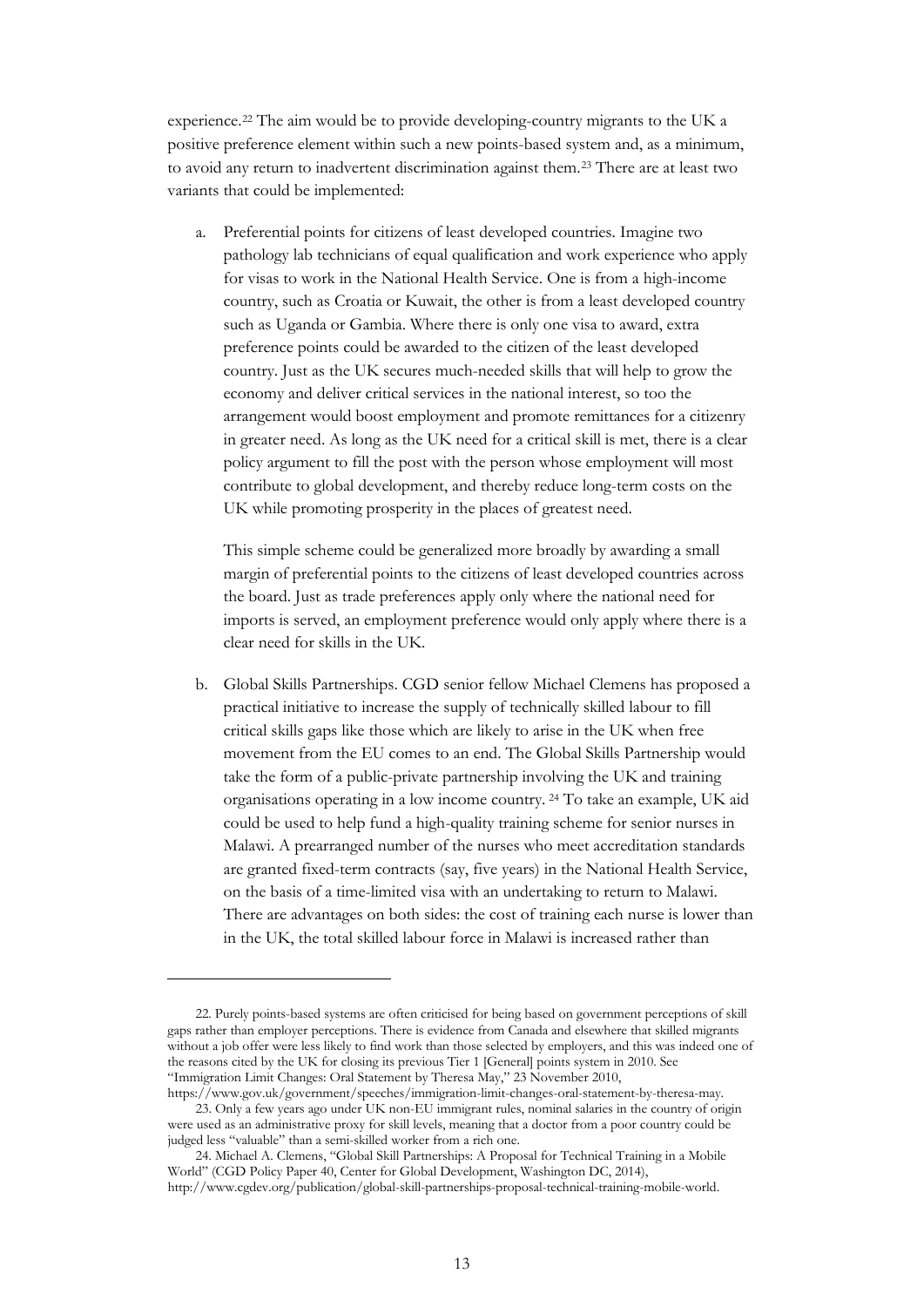depleted, and the nurses and their communities benefit from both remittances and international experience. A bespoke scheme would also give employers such as the National Health Service better control over the skills and precise qualifications of new recruits—a potential improvement on the EU free movement regime where the UK has been required to apply the European lowest common denominator in language testing and patient safety regulation.[25](#page-16-2)

## <span id="page-16-0"></span>**Four other promising opportunities**

In this category, we examine policy changes which might yet meet the three tests, subject to some uncertainty on one or more counts, including whether the opportunity is genuinely Brexit-related, not just a longstanding lobbying agenda with previously known pros and cons largely unrelated to the EU. In each case we consider why it does not (yet) make the "triple win" cut, in our judgement.

## <span id="page-16-1"></span>**Reform agriculture subsidies**

Recently reformed EU Common Agricultural Policy (CAP) fixed support rates per hectare, distorting national, EU, and global prices far less than before.<sup>[26](#page-16-3)</sup> Real producer prices have risen globally at the same time. The CAP delivers funds in the UK in two tracks: Pillar 1 is direct payments to farmers; Pillar 2 is a fund to invest in rural development and environmental schemes at the regional level. The UK was already increasing the share of its funds allocated to pillar 2 to 15 percent from 2018. The accepted direction of future change, not necessarily affected by Brexit, is that pillar 1 payments will be reduced further and eventually be phased out. To that extent, there is neither a large payoff domestically, nor globally, from the likely policy space afforded by Brexit. Rules have already moved a long way from volume-based support to paying subsidies on the basis of acreage and land and animal husbandry standards, allowing famers flexibility on the mix of crops and livestock.

A more ambitious policy option would be for the UK to capitalize, say, 10 years of future pillar 1 payments and offer this to farmland owners as a lump sum in exchange for rendering their land ineligible for future payments. This lump-sum would finance investments to render farms viable without subsidies, or provide their owners with capital and skills for new ventures should they wish to leave agriculture. Depending on the (entirely voluntary) levels of take-up, the overhang of future subsidies on UK budgets and international trade, including developing-country producers, would be considerably reduced, and the UK rural economy potentially boosted and made more

<span id="page-16-2"></span><sup>25.</sup> Clare Marx, "Making the Best of Brexit for the NHS," The BMJ blog, 20 July 2016, http:// [blogs.bmj.com/bmj/2016/07/20/clare-marx-making-the-best-of-brexit-for-the-nhs/.](http://blogs.bmj.com/bmj/2016/07/20/clare-marx-making-the-best-of-brexit-for-the-nhs/) 

<span id="page-16-3"></span><sup>26.</sup> How the UK may subsidize agriculture on exit is also constrained by the WTO's Uruguay Round Agricultural Agreement (1995) in which trade-distorting support of certain kinds and above certain levels must be negotiated and a "schedule" of allowed measures agreed. To continue to support UK farmers on exit at levels they are likely to accept, some negotiation with WTO will most likely be necessary. There will be pressure on the UK in this process to adopt methods of support that do not distort trade, which is also good from a development perspective.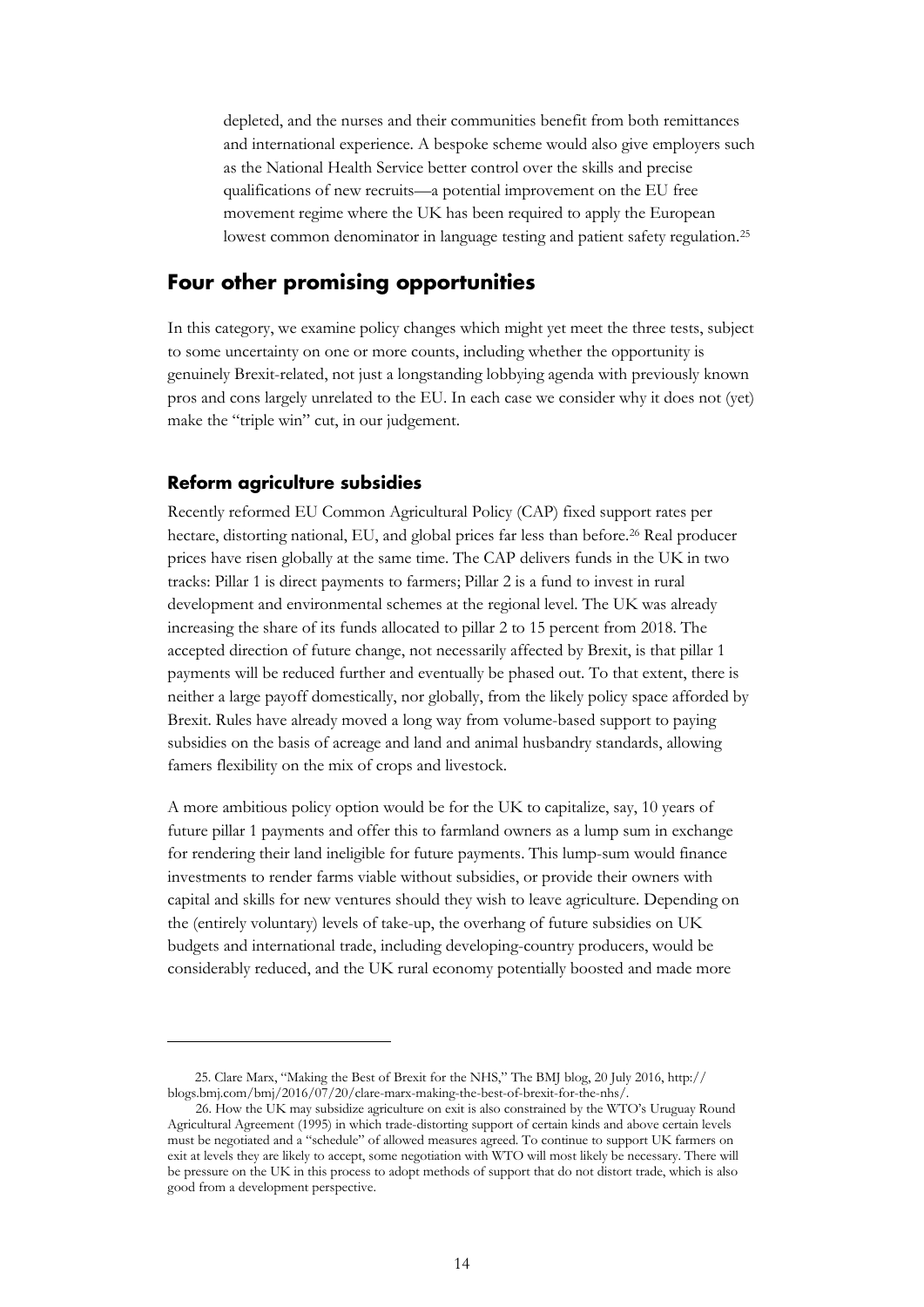efficient. At today's exceptionally low government borrowing costs, such a one-time swap of up-front investment for future subsidy makes even better public sense.

Verdict: The area of post-CAP reforms does not make our triple-win list, as yet, mainly because (a) the wider development benefits of further CAP or post-CAP reform waves have already fallen considerably from past peaks (though they remain significant) and (b) there are serious domestic UK issues of equity, especially between large- and smallholders, which come into play in implementing and changing acreage-based subsidy schemes—even ones, as above, ultimately aimed at phasing out future dependence on them.

## <span id="page-17-0"></span>**Establish a UK Development Bank**

The European Investment Bank (EIB), with a balance sheet significantly larger than that of the World Bank, is a quiet financial juggernaut with relatively low visibility in the UK and globally. The EIB provides finance to a wide range of projects around Europe, with a particular focus on infrastructure, social housing, renewable energy, and training. It invested  $\angle$  5.6bn (6.7bn euros) in the UK in 2015 and  $\angle$  42bn (50bn euros) into the country over the last decade.

Its EU operations are mainly concentrated in infrastructure, green energy and enterprise development within the EU, with the UK both a major shareholder (16 percent) and project beneficiary (for example, historic funding of the Channel Tunnel, Crossrail, and the Nissan plant in Sunderland and current funding of an automotive parts business in County Durham, Swansea University, housing associations in Northern Ireland, and an offshore wind farm in Scotland). Less well known generally is that some 12–15 percent of EIB lending (roughly the same proportion as that invested in the UK) already goes to developing and emerging economies outside the EU, mostly under cover of guarantee arrangements, and sometimes interest subsidies, allocated within the EU budget framework. EIB has a significant portfolio on African infrastructure in particular and is active in most other regions.

Within the overall likely financial settlements on Brexit, we may expect a gradual repatriation of the UK equity share over several years. There had been significant parallel discussion prior to the referendum, including in the International Development Committee of the UK parliament, on whether and how to establish a national development bank that supplies credit in both the UK and developing countries. This could be along the lines of the German KFW bank, which like EIB operates both at home and overseas. There have also been recent proposals for a UK bank to promote climate-smart infrastructure investments, for a UK domestic Business Bank, and for an expansion of CDC (formerly the Commonwealth Development Corporation), the existing government-owned vehicle for private-sector projects in developing countries.

Obviously, in severing our link with EIB (which now appears unavoidable as its articles only allow EU members), there is a one-time opportunity to use both UK repatriated equity share and the accumulated experience in EIB to boost these processes, possibly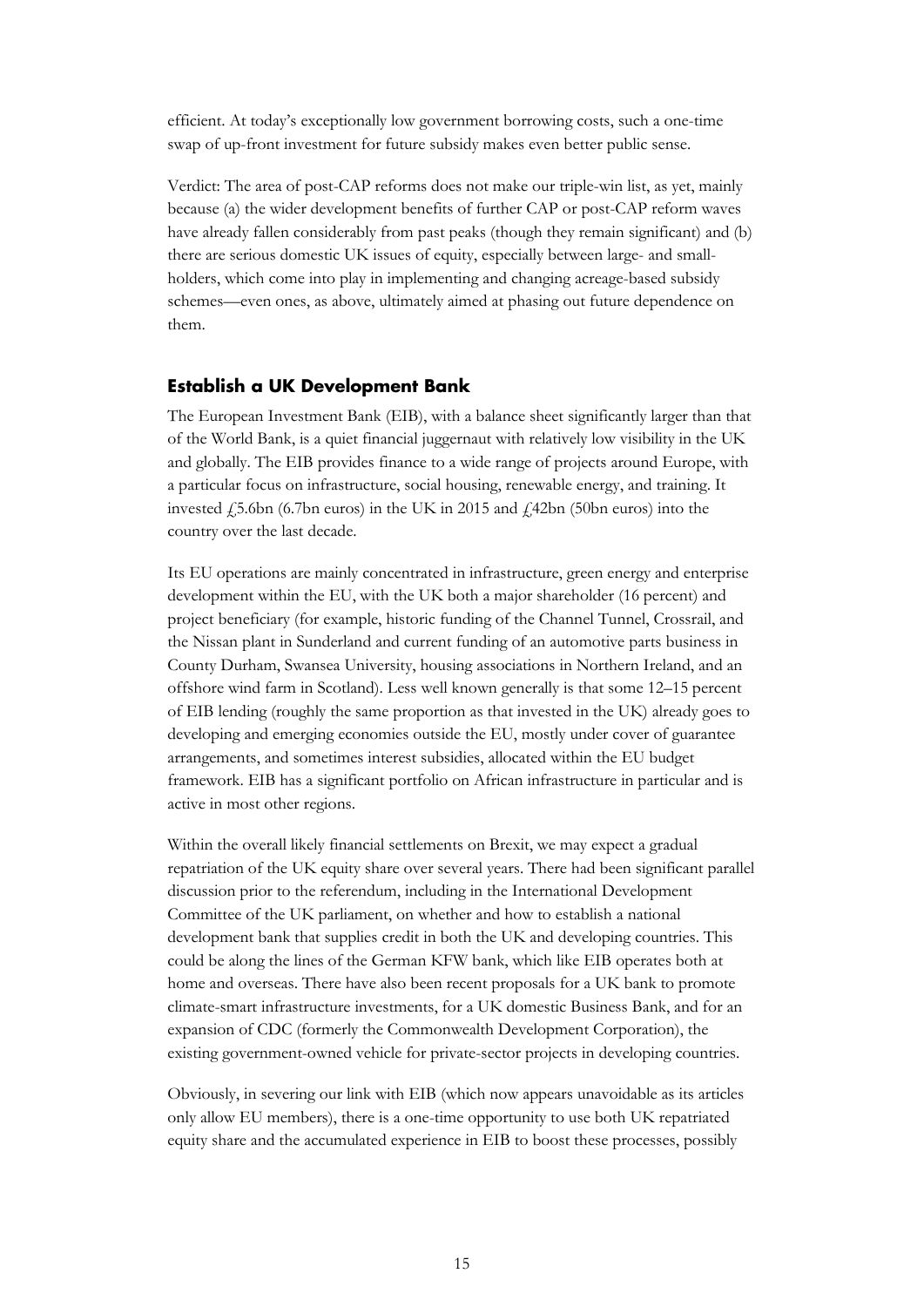under a single "UK Development Bank" institutional roof which could link UK investments and know-how with overseas investments, in appropriate proportions.

Verdict: Apart from the serendipity of this potential new injection of capital, and the one-time opportunity to leverage EIB-UK expertise before it dissolves, the prospect of any UK Development Bank needs to be looked at on its merits. These include whether setting up any new international development bank-like structure in the UK is as effective an option as expanding the CDC or supporting an array of other, non-EU existing alternative channels, like the World Bank Group, the Green Climate Fund, and the Asian Infrastructure Investment Bank, among others of which the UK is already a shareholder. We do not think that debate is fully settled yet, which is why we do not give this idea immediate triple-win status.

## <span id="page-18-0"></span>**Develop a UK-owned "smart sanctions" mechanism, which also blocks future contract enforcement by targeted regimes**

The UK has an array of domestic sanctions instruments, antiterrorist provisions mainly,[27](#page-18-1) which enable it to implement a wide range of sanctions measures, including those determined at the EU and the UN today. This capacity will endure after the UK ceases to be a formal part of EU foreign-affairs decision-making.

Given also the global reach of English law and contract dispute settlement mechanisms, the UK could boost its sanctions toolkit in the area of "preventing odious obligations," a new form of preemptive sanctions.[28](#page-18-2) This involves adopting a new legal instrument by which the UK could declare that successor governments to a (named) illegitimate regime would not be bound by contracts the predecessor regime signs after such a naming declaration. The UK could unilaterally adopt this policy at home, perhaps extending it in the first instance to regimes upon whom sanctions are imposed by the UN. The UK could then work to encourage other OECD nations to enact similar legislation and work towards a UN framework.

Verdict: We think this kind of extension of our sanctions arsenal meets the test of (at least) not cutting across Brexit negotiations. It could also have positive effects on development, via reducing the ability of "odious" regimes to secure, through enforceable international contracts with respectable firms, future rights owned by their citizens. We cannot readily assess this impact: such regimes could switch to less scrupulous contractors beyond the reach of UK law, at least until our approach was widely adopted internationally. In terms of our UK financial and legal services' interests in the short

<span id="page-18-1"></span><sup>27.</sup> These include the following: the Terrorist Asset Freezing etc. Act 2010—Part 1 allows the Treasury to designate individuals and legal persons connected to those individuals, and Part 2 imposes a wide-ranging prohibition on economic interaction with such persons; the Counter Terrorism Act 2008—Schedule 7 allows the treasury to implement sanctions against a country; and the Anti-Terrorism, Crime and Security Act 2001—Part 2 provides for asset freezing not just in cases of terrorism (including a famous use against an Icelandic bank during the financial crisis).

<span id="page-18-2"></span><sup>28.</sup> See the Working Group on the Prevention of Odious Debt, Preventing Odious Obligations: A New Tool for Protecting Citizens from Illegitimate Regimes (Washington DC: Center for Global Development, 2010)[, http://www.cgdev.org/publication/preventing-odious-obligations-new-tool](http://www.cgdev.org/publication/preventing-odious-obligations-new-tool-protecting-citizens-illegitimate-regimes)[protecting-citizens-illegitimate-regimes.](http://www.cgdev.org/publication/preventing-odious-obligations-new-tool-protecting-citizens-illegitimate-regimes)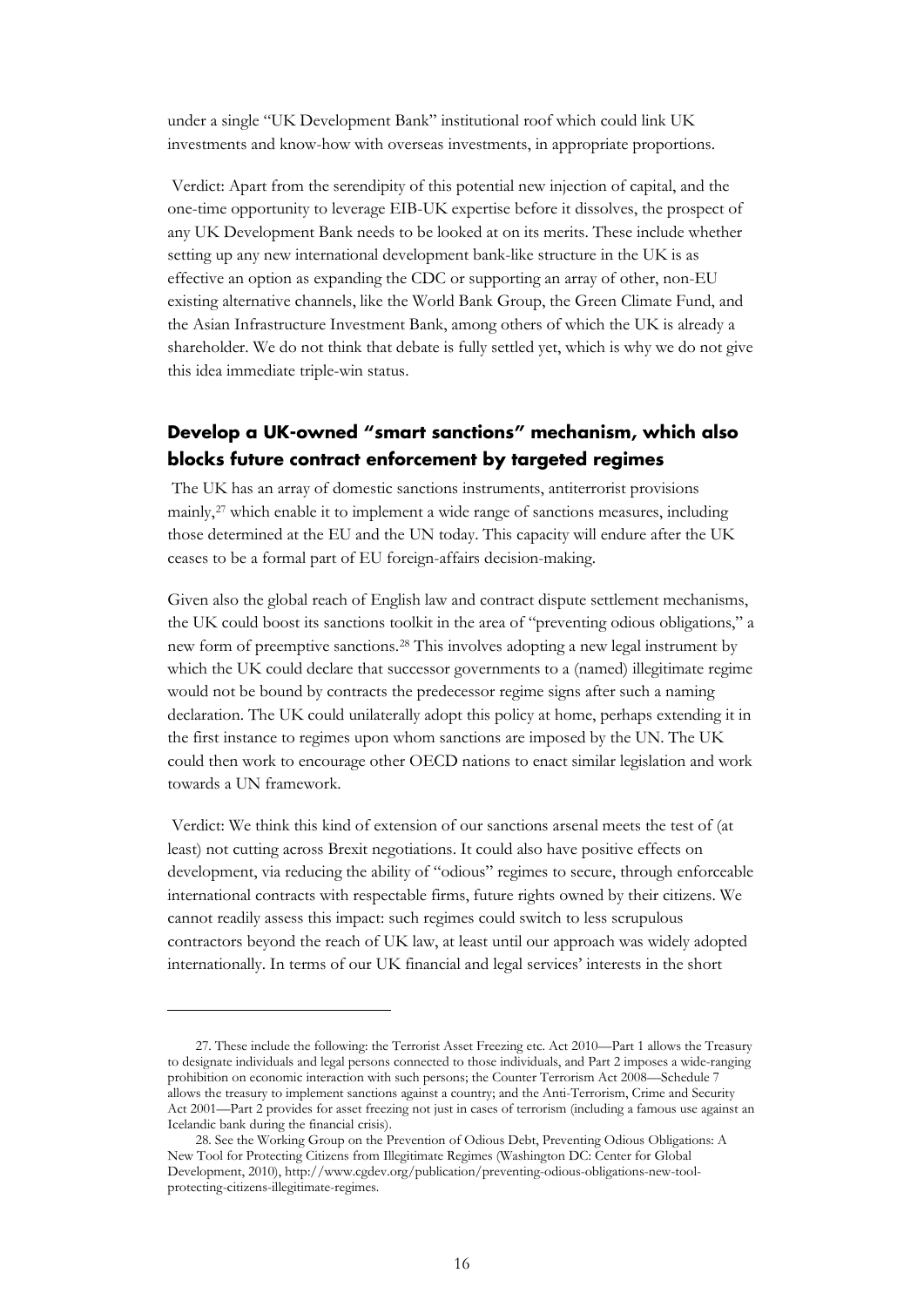term, there may be understandable resistance to potentially restrictive legislation, given also Brexit-related uncertainties on invisibles exports. There are may also be unforeseen legal consequences, including unintended harm to third parties, that would need to be explored in greater depth. For both these reasons, we have not yet put this option on the triple-win list.

## <span id="page-19-0"></span>**Lead the world in cost-effective humanitarian assistance**

On leaving the EU, the UK will no longer be under any obligation to contribute to the EU's pooled humanitarian fund, ECHO (European Civil Protection and Humanitarian Aid Operations). Using the funds that will no longer be assigned to ECHO, DFID will be able to increase spending on its own humanitarian interventions and contributions to other pooled funds. More importantly, outside of ECHO, the UK will be free to further increase the effectiveness of its humanitarian spending. By accelerating the adoption of three key policy insights in humanitarian assistance, DFID can cement its place as the world's most effective bilateral development agency and lead global humanitarian best practice.

- a. Catastrophe insurance. The current ad-hoc and ex-post response to disasters is increasingly insufficient for growing needs. It also does little to incentivize investments in resilience, as the international community is implicitly on the hook to pick up the bill for any disaster. This situation could be radically improved by employing the tools of the UK's world-leading insurance sector, which will maintain its competitive advantage even if other financial services lose their financial passporting access to the EU single market. The UK should become the world leader in insuring states against catastrophes. This would ensure timely, effective payouts based on clear quantified trigger conditions and align incentives to increase investment in disaster preparedness, massively reducing costs.[29](#page-19-1)
- b. Cash transfers. Humanitarian agencies around the world are waking up to the effectiveness of cash transfers in many humanitarian situations.[30](#page-19-2) In 2015, ECHO itself acknowledged that "we need to always ask the question 'Why not cash?'" DFID should also bind itself to this principle, and should go further, encouraging developing countries in which it works to build cash response infrastructure, with pre-identified beneficiaries, that is ready to be activated in the case of an emergency.
- c. Integrate humanitarian and development support. The timing is perfect for bold new thinking, as DFID is currently rewriting its Humanitarian Policy, last updated in 2011. The new policy should help to bridge the humanitarian-

<span id="page-19-1"></span><sup>29.</sup> See Theodore Talbot and Owen Barder, "Pay-outs for Perils: Why Disaster Aid Is Broken, and How Catastrophe Insurance Can Help to Fix It" (CGD Policy Paper 87, Center for Global Development, Washington DC, 2016), [http://www.cgdev.org/publication/payouts-perils-why-disaster-aid-broken-and](http://www.cgdev.org/publication/payouts-perils-why-disaster-aid-broken-and-how-catastrophe-insurance-can-help-fix-it)[how-catastrophe-insurance-can-help-fix-it.](http://www.cgdev.org/publication/payouts-perils-why-disaster-aid-broken-and-how-catastrophe-insurance-can-help-fix-it)

<span id="page-19-2"></span><sup>30.</sup> This does not mean that cash is always the answer. However, it very often is, and so should always be considered. See ODI, Doing Cash Differently: How Cash Transfers Can Transform Humanitarian Aid (London: ODI and the Center for Global Development, 2015),

[https://www.odi.org/sites/odi.org.uk/files/odi-assets/publications-opinion-files/9828.pdf.](https://www.odi.org/sites/odi.org.uk/files/odi-assets/publications-opinion-files/9828.pdf)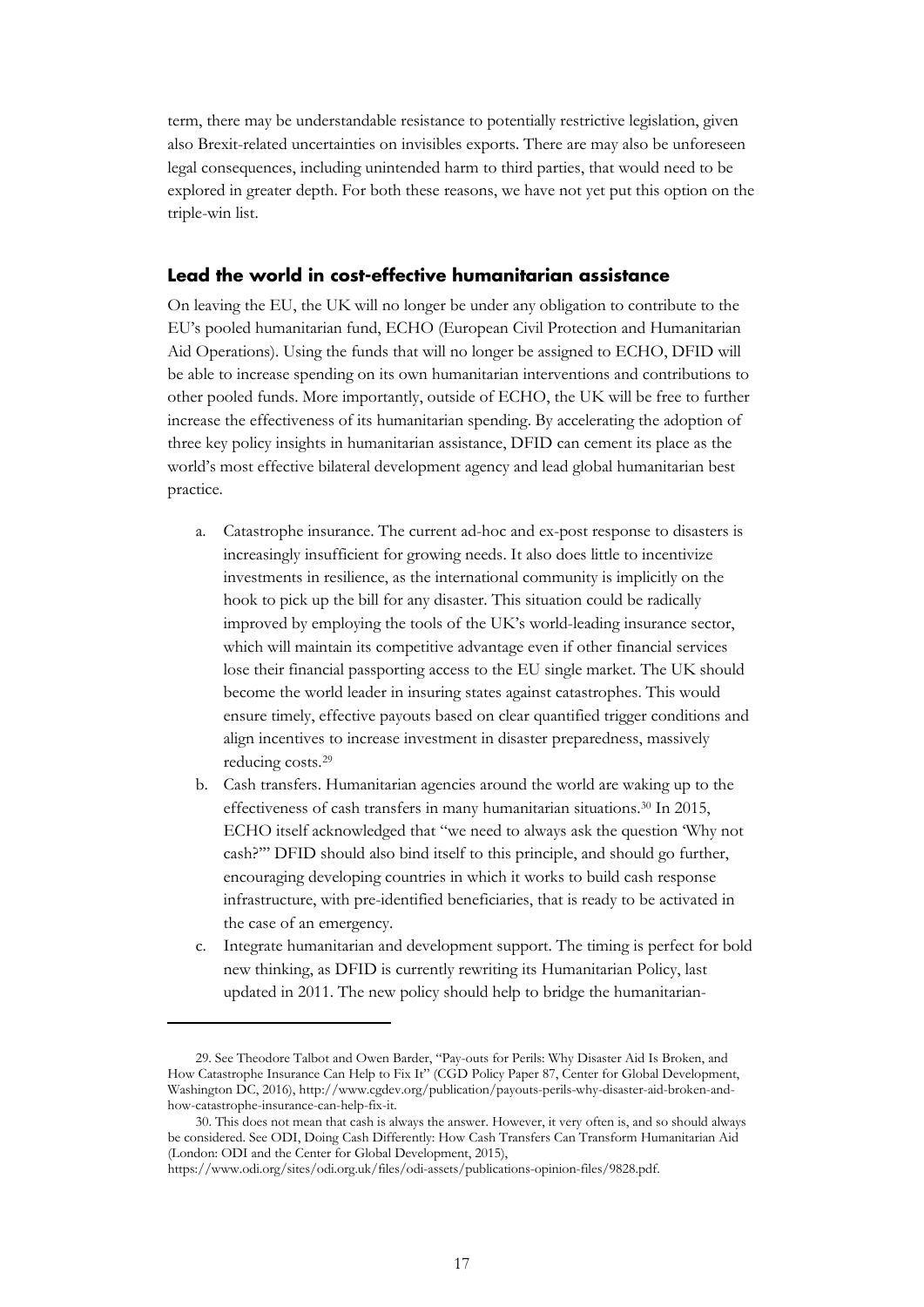development divide. At the EU level, development and humanitarian functions are separately siloed in DEVCO (the EU Directorate-General for International Cooperation and Development) and ECHO, respectively. This reflects a global tendency to view humanitarian action and development interventions as fundamentally different. DFID unites these functions under one roof, but should go further, integrating thinking about potential disasters into its interactions with developing-country partners during calmer times. In particular, this can be achieved by aggressively pursuing insurance-based preparedness and building national cash-based infrastructure.

Verdict: The path is clear for UK initiatives even during the transition out of ECHO and the EU, with no major negotiations entanglement (including for the insurance sector, as above). The potential development impact of these three prongs is large, but there will need to be considerable further work on the insurance nexus. The UK cross-party support for "smart" humanitarianism should be very strong, combining our traditional generosity of spirit with new rigour in method. Our main reason for not recommending this package unreservedly in the immediate triple-wins category is that the reform of UK humanitarian approaches is relatively disconnected from Brexit as such, which at best provides an added stimulus. The fact that, for example, sensible policies like integration or the use of modern cash handling technology have taken hold relatively slowly in the UK is more a matter of our lingering reluctance to embrace change than an EU-driven constraint.

## <span id="page-20-0"></span>**Topics for further exploration**

The previous two sections outlined practical policies that are either unambiguous triplewins or nearly so. Here we touch on some more uncertain but potentially promising policy ideas. They give a sense of the further possibilities open to a United Kingdom that continues to aspire to lead the world in protecting its most vulnerable citizens. To be fully workable, these ideas require careful specification to a degree that is outside the scope of this note. Nevertheless, they are presented here as a partial list indicative of the direction in which the UK should move to help shape a better world in which we can also prosper.

- a. Environmental regulation, including biodiversity. Is there room for a stronger independent voice for the UK in international negotiations?
- b. Intellectual property. The UK may leave EU arrangements including the European Patent with Unitary Effect (EPUE)—what new arrangements will be put in place, and could they be harnessed for global development?
- c. Competition law. As the UK leaves the EU regime, are there other competition law models (e.g., Australia's) that could be used to offer advantages for global development?
- d. Procurement. No longer bound by EU procurement rules that privilege EU individuals and companies, could the UK adopt a new system that is nimble and which also offers opportunities for developing countries?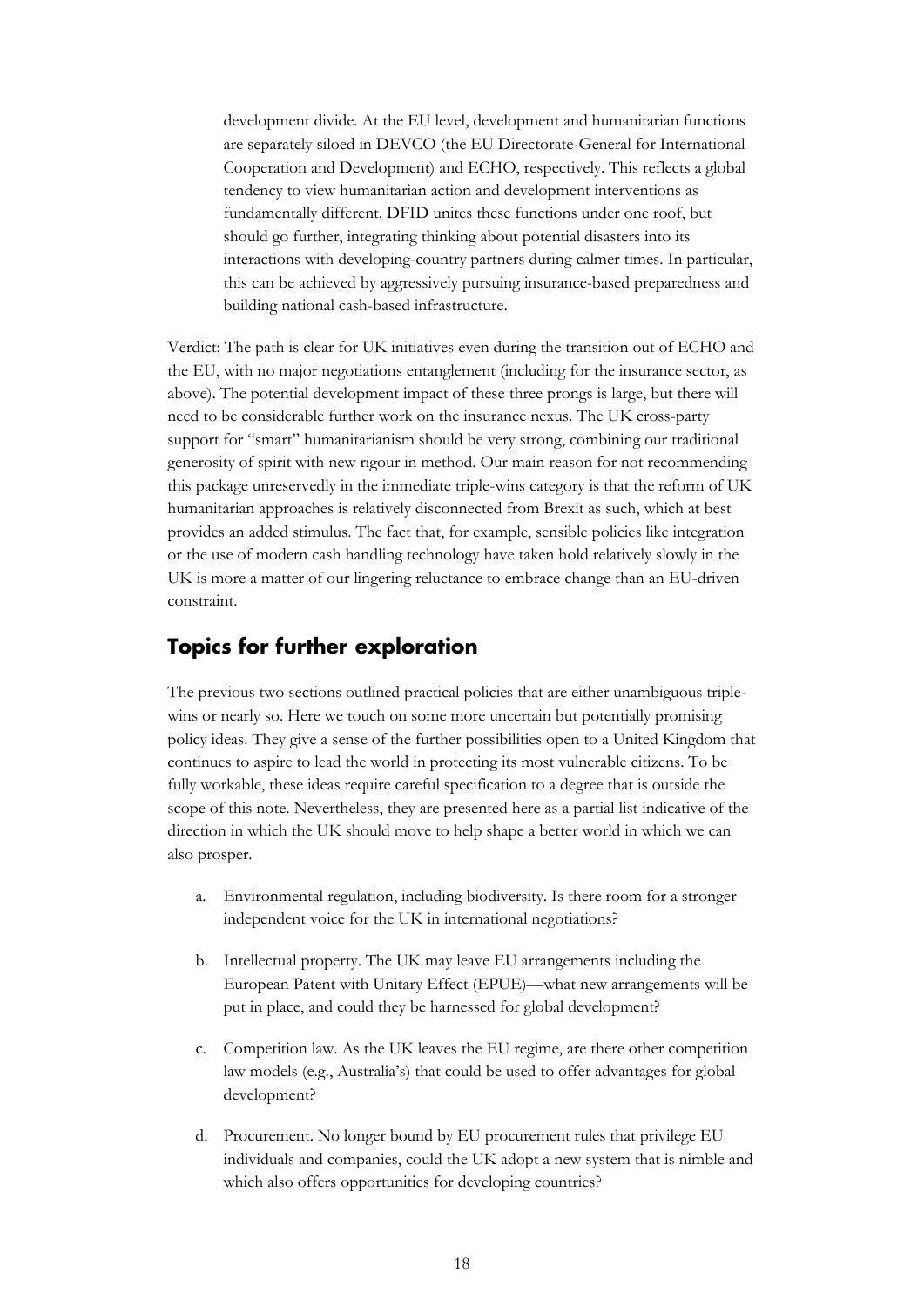- e. Voluntary contracting into European delivery channels. After Brexit, should or could the UK voluntarily opt to use certain delivery facilities, outside of the EU budget proper, which it has helped design or reform, such as the European Development Fund or the Facility for Refugees in Turkey?
- f. New global initiatives on tax evasion, money laundering, and corruption. With a pivot to working through more global bodies such as the OECD, could the UK find ways to drive even stronger international action on illicit financial flows?
- g. Boosting UK–international development research networks. Post-Brexit, the UK should ensure that its research funding, boosted to help compensate for loss of EU support, consciously builds up new developing-country partnerships and academic exchanges, to safeguard and extend our thought leadership and convening power.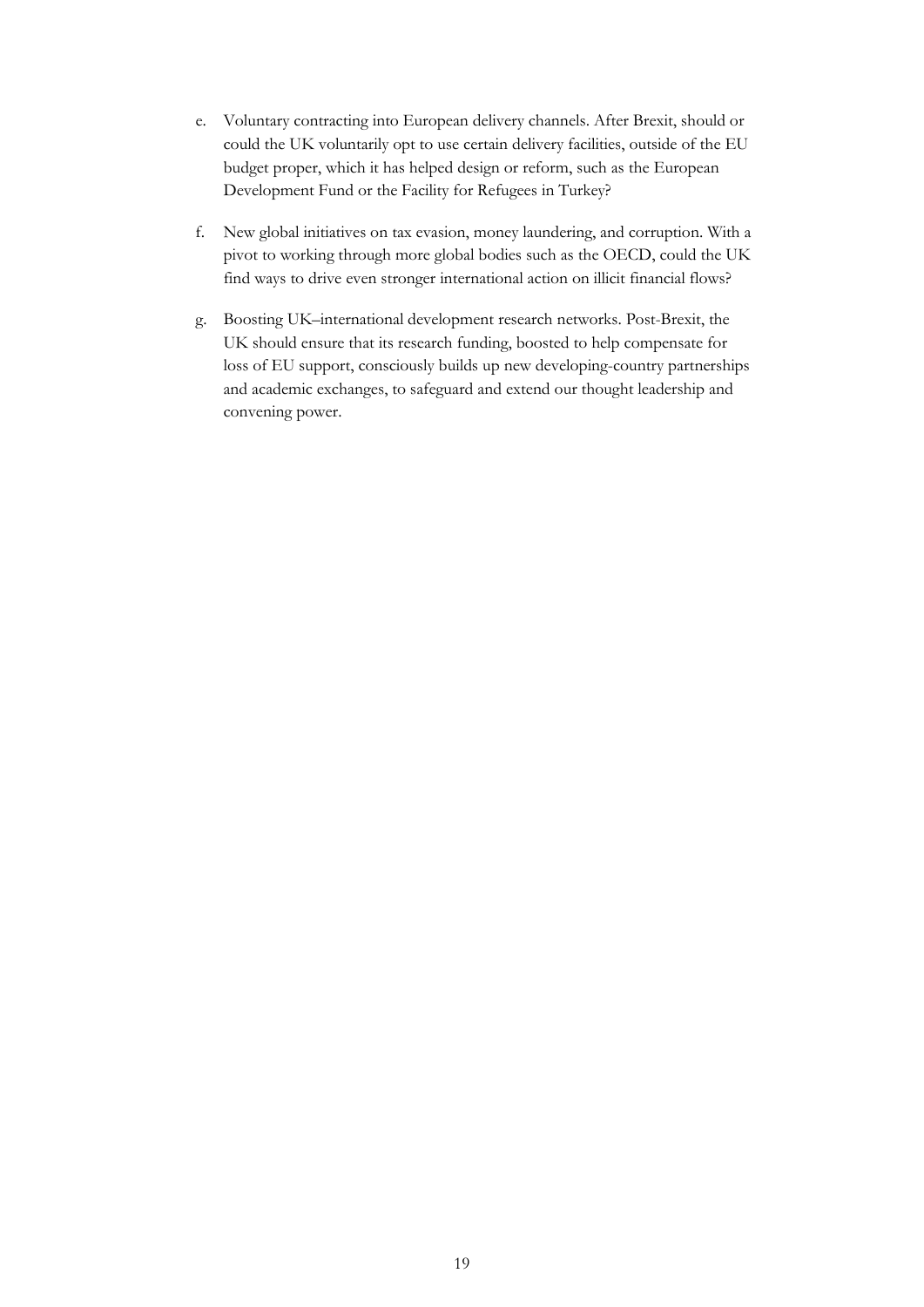# **References**

- Anti-Slavery International. "Implications of the EU Referendum on the Charitable Purpose of Anti‐Slavery International: A Briefing for Members and Supporters." 27 April 2016.
- [http://www.antislavery.org/includes/documents/cm\\_docs/2016/e/eu\\_referendum\\_paper.pdf.](http://www.antislavery.org/includes/documents/cm_docs/2016/e/eu_referendum_paper.pdf) Owen Barder. "Brexit: Threats and Opportunities for Global Development." Center for Global
- Development blog. 28 June 2016. [http://www.cgdev.org/blog/brexit-threats-and-opportunities-global](http://www.cgdev.org/blog/brexit-threats-and-opportunities-global-development)[development.](http://www.cgdev.org/blog/brexit-threats-and-opportunities-global-development)
- Paul Brenton, "Enhancing Trade Preferences for LDCs: Reducing the Restrictiveness of Rules of Origin," in Trade, Doha, and Development, ed., Richard Newfarmer (Washington DC: World Bank, 2006). Reproduced at [http://siteresources.worldbank.org/INTRANETTRADE/Resources/239054-](http://siteresources.worldbank.org/INTRANETTRADE/Resources/239054-1126812419270/23.RulesOfOrigin.pdf) [1126812419270/23.RulesOfOrigin.pdf.](http://siteresources.worldbank.org/INTRANETTRADE/Resources/239054-1126812419270/23.RulesOfOrigin.pdf)
- Carbon Pricing Leadership. Accessed August 2016. [http://www.carbonpricingleadership.org/.](http://www.carbonpricingleadership.org/)
- CGD Working Group on Global Trade Preference Reform. Open Markets for the Poorest Countries: Trade Preferences That Work 2010. Washington, DC: Center for Global Development.
- [http://www.cgdev.org/publication/open-markets-poorest-countries-trade-preferences-work.](http://www.cgdev.org/publication/open-markets-poorest-countries-trade-preferences-work) CGD Working Group on the Prevention of Odious Debt. 2010. *Preventing Odious Obligations: A New Tool for Protecting Citizens from Illegitimate Regimes.* Washington, DC: Center for Global Development. [http://www.cgdev.org/publication/preventing-odious-obligations-new-tool-protecting-citizens](http://www.cgdev.org/publication/preventing-odious-obligations-new-tool-protecting-citizens-illegitimate-regimes)[illegitimate-regimes.](http://www.cgdev.org/publication/preventing-odious-obligations-new-tool-protecting-citizens-illegitimate-regimes)
- Michael A. Clemens. 2014. "Global Skill Partnerships: A Proposal for Technical Training in a Mobile World" CGD Policy Paper 40. Center for Global Development. Washington, DC. [http://www.cgdev.org/publication/global-skill-partnerships-proposal-technical-training-mobile-world.](http://www.cgdev.org/publication/global-skill-partnerships-proposal-technical-training-mobile-world)
- Michele de Nevers. "What's Next for the UK on Climate Change after Brexit? Lemons to Lemonade." Center for Global Development blog. 12 July 2016. [http://www.cgdev.org/blog/whats-next-uk-climate](http://www.cgdev.org/blog/whats-next-uk-climate-change-after-brexit-lemons-lemonade)[change-after-brexit-lemons-lemonade.](http://www.cgdev.org/blog/whats-next-uk-climate-change-after-brexit-lemons-lemonade)
- Department for Business, Energy, & Industrial Strategy. UK Carbon Budgets. <https://www.gov.uk/guidance/carbon-budgets>
- Kimberly Ann Elliott. "Changing Rules of Origin to Improve Market Access for Least Developed Countries" 2010. CGD Note, Center for Global Development. Washington, DC. [http://www.cgdev.org/publication/changing-rules-origin-improve-market-access-least-developed](http://www.cgdev.org/publication/changing-rules-origin-improve-market-access-least-developed-countries)[countries.](http://www.cgdev.org/publication/changing-rules-origin-improve-market-access-least-developed-countries)
- Rahm Emanuel, quoted in 'In Crisis, Opportunity for Obama' by Gerald Seib. Wall Street Journal, 21 November 2008. http://www.wsj.com/articles/SB122721278056345271
- European Commission. "Everything But Arms (EBA)—Who Benefits?" 10 October 2014. [http://trade.ec.europa.eu/doclib/docs/2014/october/tradoc\\_152839.pdf.](http://trade.ec.europa.eu/doclib/docs/2014/october/tradoc_152839.pdf)
- Simon Evans, "Brexit: 94 Unanswered Questions for Climate and Energy Policy," CarbonBrief, 29 June 2016, [http://www.carbonbrief.org/brexit-94-unanswered-questions-for-climate-and-energy-policy;](http://www.carbonbrief.org/brexit-94-unanswered-questions-for-climate-and-energy-policy)
- Fifth Carbon Budget. Carbon Budget Order 2016. 20 July 2016
- <http://www.legislation.gov.uk/uksi/2016/785/made>
- Emily Jones, "Brexit: Opportunity or Peril for Trade with Small or Poor Developing Economies?" International Centre for Trade and Sustainable Development blog. 26 July 2016. [http://www.ictsd.org/opinion/brexit-opportunity-or-peril-for-trade-with-small-and-poor-developing](http://www.ictsd.org/opinion/brexit-opportunity-or-peril-for-trade-with-small-and-poor-developing-economies)[economies.](http://www.ictsd.org/opinion/brexit-opportunity-or-peril-for-trade-with-small-and-poor-developing-economies)
- Overseas Development Institute. 2015 *Doing Cash Differently: How Cash Transfers Can Transform Humanitarian Aid* London: ODI and the Center for Global Development. [https://www.odi.org/sites/odi.org.uk/files/odi-assets/publications-opinion-files/9828.pdf.](https://www.odi.org/sites/odi.org.uk/files/odi-assets/publications-opinion-files/9828.pdf)
- Clare Marx, "Making the Best of Brexit for the NHS," The BMJ blog. 20 July 2016. <http://blogs.bmj.com/bmj/2016/07/20/clare-marx-making-the-best-of-brexit-for-the-nhs/>